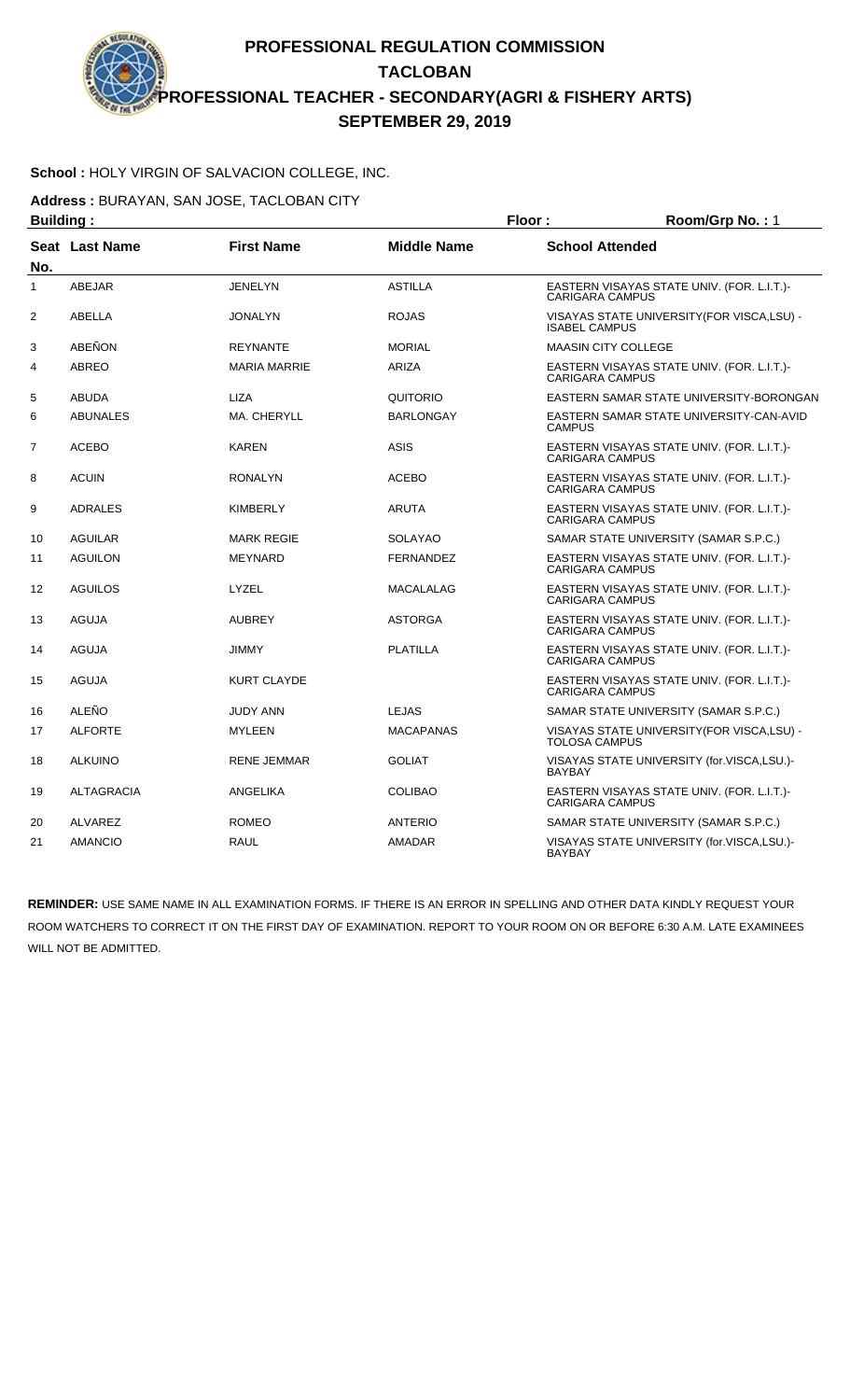#### **School :** HOLY VIRGIN OF SALVACION COLLEGE, INC.

**Address :** BURAYAN, SAN JOSE, TACLOBAN CITY

| <b>Building:</b> |                  |                     |                     | Floor:<br>Room/Grp No.: 2 |                                                                                  |  |
|------------------|------------------|---------------------|---------------------|---------------------------|----------------------------------------------------------------------------------|--|
| No.              | Seat Last Name   | <b>First Name</b>   | <b>Middle Name</b>  | <b>School Attended</b>    |                                                                                  |  |
| $\mathbf{1}$     | <b>AMANCIO</b>   | <b>RESLY</b>        | <b>ESTRERA</b>      | <b>ISABEL CAMPUS</b>      | VISAYAS STATE UNIVERSITY(FOR VISCA,LSU) -                                        |  |
| $\overline{2}$   | <b>APOLAN</b>    | <b>FAMELA</b>       | <b>ETANG</b>        | <b>CARIGARA CAMPUS</b>    | EASTERN VISAYAS STATE UNIV. (FOR. L.I.T.)-                                       |  |
| 3                | <b>ARNAIZ</b>    | <b>GILDA</b>        | <b>DELOS SANTOS</b> |                           | NORTHERN SAMAR ACADEMY                                                           |  |
| $\overline{4}$   | <b>ARPON</b>     | <b>RAMIL</b>        | <b>SALTO</b>        | <b>CARIGARA CAMPUS</b>    | EASTERN VISAYAS STATE UNIV. (FOR. L.I.T.)-                                       |  |
| 5                | <b>ASIS</b>      | <b>APRIL JHON</b>   | <b>GARBO</b>        | <b>CARIGARA CAMPUS</b>    | EASTERN VISAYAS STATE UNIV. (FOR. L.I.T.)-                                       |  |
| 6                | <b>ASIS</b>      | <b>RODALYN</b>      | <b>RUBIO</b>        | <b>CARIGARA CAMPUS</b>    | EASTERN VISAYAS STATE UNIV. (FOR. L.I.T.)-                                       |  |
| $\overline{7}$   | <b>ASTILLA</b>   | MA. ELIZALYN        | <b>PERUDA</b>       | CARIGARA CAMPUS           | EASTERN VISAYAS STATE UNIV. (FOR. L.I.T.)-                                       |  |
| 8                | <b>AUMENTO</b>   | <b>MAY ANGELINE</b> | <b>ADRIANO</b>      | <b>CARIGARA CAMPUS</b>    | EASTERN VISAYAS STATE UNIV. (FOR. L.I.T.)-                                       |  |
| 9                | <b>AYES</b>      | <b>MELVIN</b>       | <b>ROLLE</b>        | <b>CARIGARA CAMPUS</b>    | EASTERN VISAYAS STATE UNIV. (FOR. L.I.T.)-                                       |  |
| 10               | <b>BAAC</b>      | <b>AMOR</b>         | RAÑIN               | <b>CARIGARA CAMPUS</b>    | EASTERN VISAYAS STATE UNIV. (FOR. L.I.T.)-                                       |  |
| 11               | <b>BABALCON</b>  | <b>JEANIELOU</b>    | LAGUD               |                           | NORTHWEST SAMAR STATE UNIVERSITY-(FOR<br>SAMAR STATE COLL, AGRI & FOR)-SN JORGE  |  |
| 12               | <b>BACATANO</b>  | <b>ROCHELLE</b>     | <b>LABAJOY</b>      | <b>CARIGARA CAMPUS</b>    | EASTERN VISAYAS STATE UNIV. (FOR. L.I.T.)-                                       |  |
| 13               | <b>BACATANO</b>  | ROMEO JR            | <b>LABAJOY</b>      | <b>CARIGARA CAMPUS</b>    | EASTERN VISAYAS STATE UNIV. (FOR. L.I.T.)-                                       |  |
| 14               | <b>BACAY</b>     | <b>GLECEL JANE</b>  | <b>MARQUEZ</b>      | <b>CARIGARA CAMPUS</b>    | EASTERN VISAYAS STATE UNIV. (FOR. L.I.T.)-                                       |  |
| 15               | <b>BACHICHA</b>  | MA. ERLINDA         | <b>DACANAY</b>      |                           | SAMAR STATE UNIVERSITY (SAMAR S.P.C.)                                            |  |
| 16               | <b>BACTOL</b>    | <b>HANNA JANE</b>   | <b>BADILLA</b>      | <b>CARIGARA CAMPUS</b>    | EASTERN VISAYAS STATE UNIV. (FOR. L.I.T.)-                                       |  |
| 17               | <b>BACTOL</b>    | <b>JENNINA</b>      | <b>DRILON</b>       | <b>CARIGARA CAMPUS</b>    | EASTERN VISAYAS STATE UNIV. (FOR. L.I.T.)-                                       |  |
| 18               | <b>BACULANTA</b> | <b>GRACELDA</b>     | <b>MONARES</b>      | <b>CARIGARA CAMPUS</b>    | EASTERN VISAYAS STATE UNIV. (FOR. L.I.T.)-                                       |  |
| 19               | <b>BACULBAS</b>  | <b>CHARIEGEL</b>    | QUIDLAT             | <b>CARIGARA CAMPUS</b>    | EASTERN VISAYAS STATE UNIV. (FOR. L.I.T.)-                                       |  |
| 20               | <b>BACULO</b>    | <b>MYRNA</b>        | <b>IGNACIO</b>      |                           | NORTHWEST SAMAR STATE UNIVERSITY-(FOR<br>SAMAR STATE COLL , AGRI & FOR)-SN JORGE |  |
| 21               | <b>BAHINTING</b> | <b>MELNA</b>        | <b>JAVINEZ</b>      | <b>CARIGARA CAMPUS</b>    | EASTERN VISAYAS STATE UNIV. (FOR. L.I.T.)-                                       |  |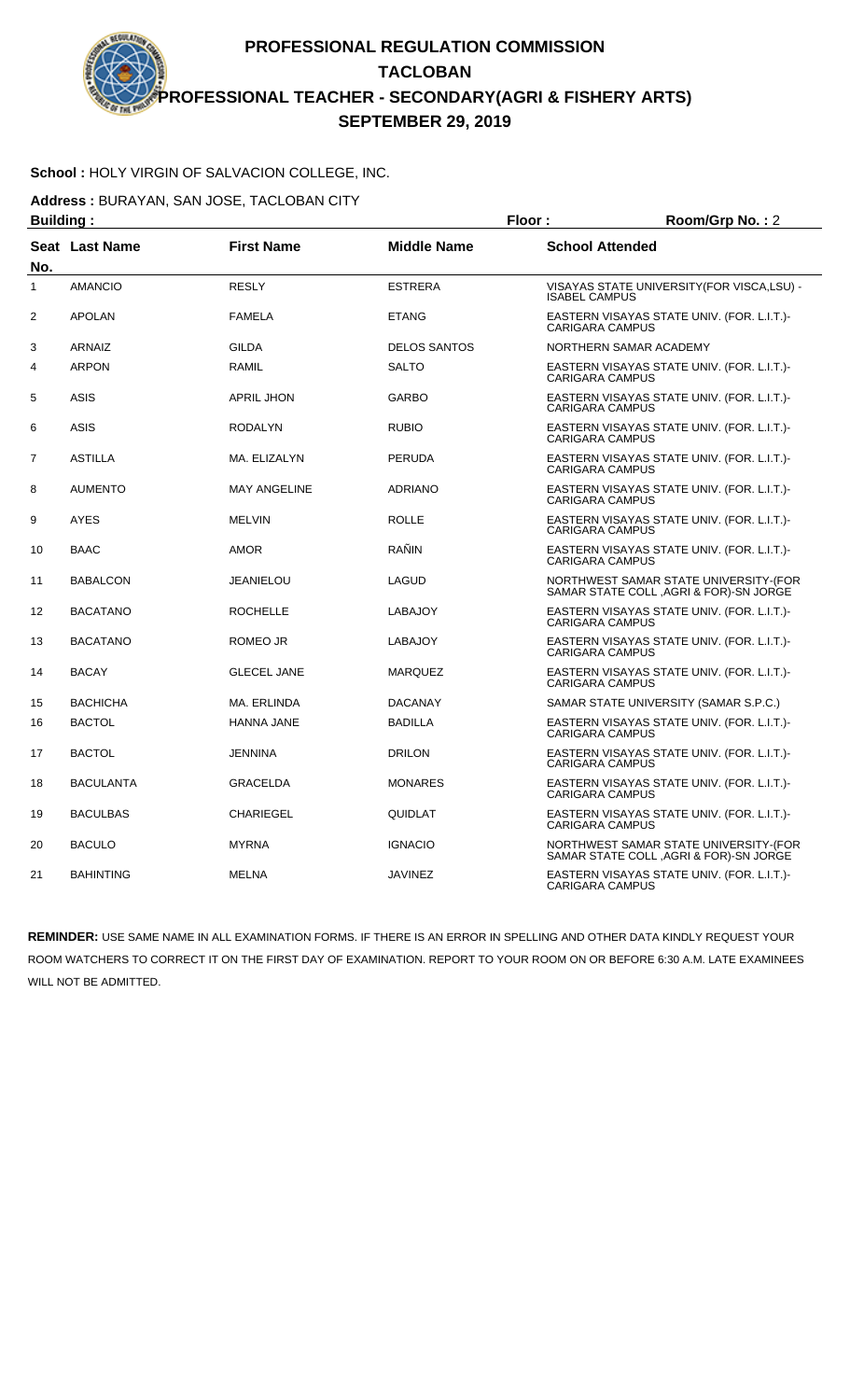#### **School :** HOLY VIRGIN OF SALVACION COLLEGE, INC.

**Address :** BURAYAN, SAN JOSE, TACLOBAN CITY

| <b>Building:</b> |                    |                    | Floor:             | Room/Grp No.: 3                                                          |
|------------------|--------------------|--------------------|--------------------|--------------------------------------------------------------------------|
| No.              | Seat Last Name     | <b>First Name</b>  | <b>Middle Name</b> | <b>School Attended</b>                                                   |
| 1                | <b>BAIS</b>        | <b>JANESSA</b>     | <b>ACEBO</b>       | EASTERN VISAYAS STATE UNIV. (FOR. L.I.T.)-<br><b>CARIGARA CAMPUS</b>     |
| $\overline{2}$   | <b>BALAIS</b>      | <b>CHERRY MAE</b>  | <b>LUCENIO</b>     | EASTERN VISAYAS STATE UNIV. (FOR. L.I.T.)-<br><b>CARIGARA CAMPUS</b>     |
| 3                | <b>BALAIS</b>      | <b>MELVIN</b>      | <b>VINCITO</b>     | EASTERN VISAYAS STATE UNIV. (FOR. L.I.T.)-<br><b>CARIGARA CAMPUS</b>     |
| 4                | <b>BALBIN</b>      | <b>ANNALLIE</b>    | <b>ZAMORA</b>      | SOUTHERN PHILS.AGRI, BUSS, MARINE & AQUATIC<br><b>SCH.OF TECH-MATI</b>   |
| 5                | <b>BALDAGO</b>     | <b>DAVERIEL</b>    | <b>DE LIRA</b>     | EASTERN SAMAR STATE UNIVERSITY-BORONGAN                                  |
| 6                | BALDESPINOSA       | <b>MA ANGELYN</b>  | <b>BELLO</b>       | EASTERN VISAYAS STATE UNIV. (FOR. L.I.T.)-<br><b>CARIGARA CAMPUS</b>     |
| 7                | <b>BALLESTEROS</b> | <b>DEXTER</b>      |                    | EASTERN VISAYAS STATE UNIV. (FOR. L.I.T.)-<br><b>CARIGARA CAMPUS</b>     |
| 8                | <b>BALLESTEROS</b> | <b>KAREN</b>       | LABARDA            | EASTERN VISAYAS STATE UNIV. (FOR. L.I.T.)-<br><b>CARIGARA CAMPUS</b>     |
| 9                | <b>BANADO</b>      | <b>RUBY</b>        | <b>MARAYA</b>      | VISAYAS STATE UNIVERSITY(FOR VISCA,LSU) -<br>ALANG-ALANG CAMPUS          |
| 10               | <b>BANDIOLA</b>    | APPLE JEAN         | <b>BOREGON</b>     | VISAYAS STATE UNIVERSITY (for.VISCA,LSU.)-<br><b>BAYBAY</b>              |
| 11               | <b>BARANDINO</b>   | <b>MARILOU</b>     | <b>SENOC</b>       | VISAYAS STATE UNIVERSITY (for.VISCA,LSU.)-<br><b>BAYBAY</b>              |
| 12               | <b>BARCOMA</b>     | <b>JOCELYN</b>     | <b>SALVADO</b>     | EASTERN VISAYAS STATE UNIV. (FOR. L.I.T.)-<br><b>CARIGARA CAMPUS</b>     |
| 13               | <b>BASAGAN</b>     | <b>ROCHELLE</b>    | <b>MIRABITE</b>    | ROMBLON STATE UNIVERSITY-SAN AGUSTIN<br>(formerly ROMBLON STATE COLLEGE) |
| 14               | <b>BATIANCILA</b>  | <b>MELCHOR II</b>  | <b>NACIONAL</b>    | PALOMPON INSTITUTE OF TECHNOLOGY-<br><b>TABANGO CAMPUS</b>               |
| 15               | <b>BATIS</b>       | <b>ARLYN</b>       | <b>BUCIO</b>       | EASTERN VISAYAS STATE UNIV. (FOR. L.I.T.)-<br><b>CARIGARA CAMPUS</b>     |
| 16               | <b>BIONG</b>       | <b>JUSTINE REY</b> | <b>LIGUTAN</b>     | EASTERN VISAYAS STATE UNIV. (FOR. L.I.T.)-<br><b>CARIGARA CAMPUS</b>     |
| 17               | <b>BISCANTE</b>    | <b>TERESO JR</b>   | <b>DECHOSA</b>     | EASTERN VISAYAS STATE UNIV. (FOR. L.I.T.)-<br><b>CARIGARA CAMPUS</b>     |
| 18               | <b>BOBON</b>       | JUNADEL            | <b>MOSCOSA</b>     | EASTERN SAMAR STATE UNIVERSITY-CAN-AVID<br><b>CAMPUS</b>                 |
| 19               | <b>BOLIBAR</b>     | <b>EDA</b>         | CANTANERO          | EASTERN VISAYAS STATE UNIV. (FOR. L.I.T.)-<br><b>CARIGARA CAMPUS</b>     |
| 20               | <b>BOLIVAR</b>     | <b>JOVIN</b>       | <b>SILLO</b>       | EASTERN VISAYAS STATE UNIV. (FOR. L.I.T.)-<br><b>CARIGARA CAMPUS</b>     |
| 21               | <b>BOLIVAR</b>     | <b>MARYCHELLE</b>  | SILLO              | EASTERN VISAYAS STATE UNIV. (FOR. L.I.T.)-<br><b>CARIGARA CAMPUS</b>     |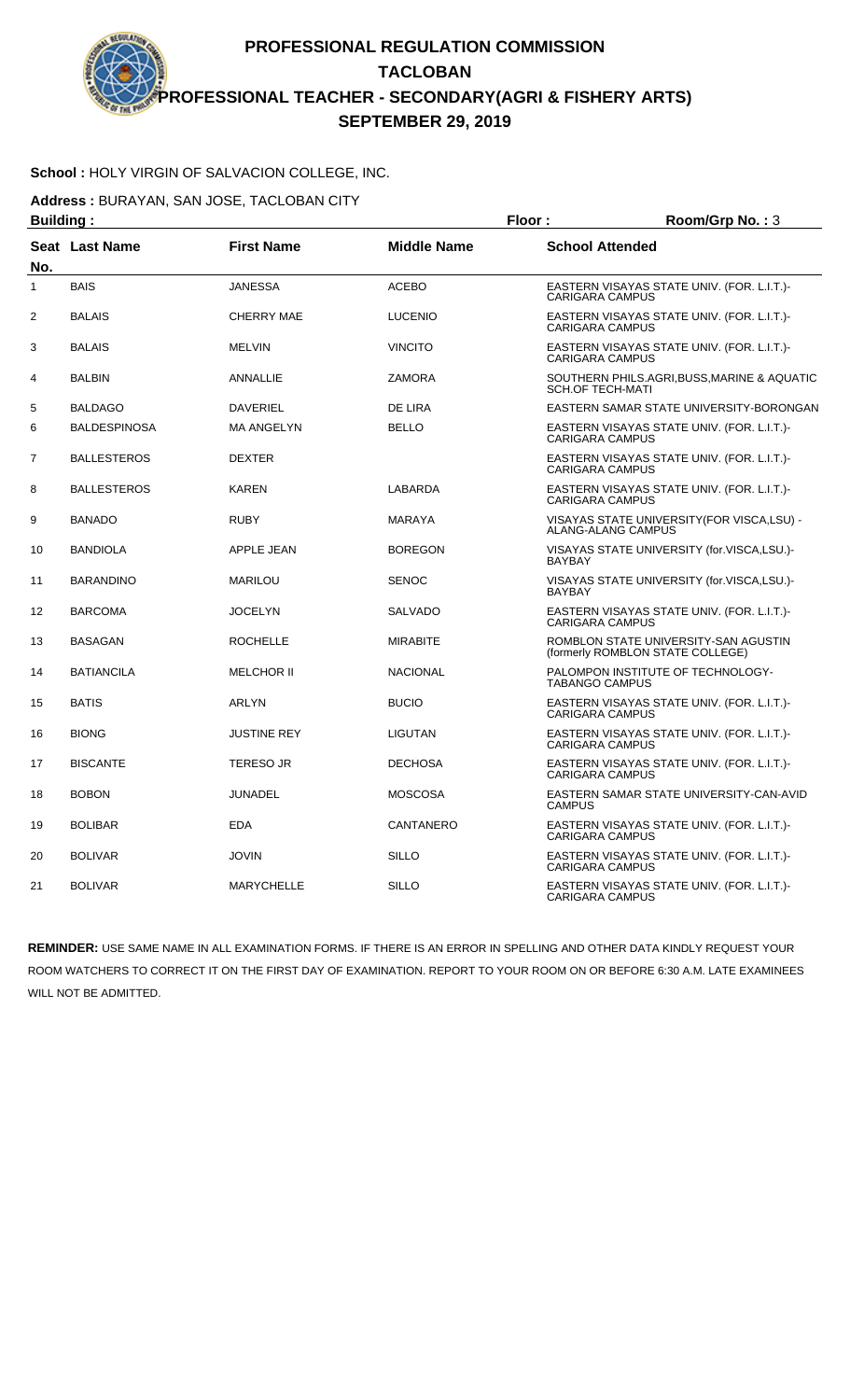### **School :** HOLY VIRGIN OF SALVACION COLLEGE, INC.

**Address :** BURAYAN, SAN JOSE, TACLOBAN CITY

|                | <b>Building:</b><br>Floor: |                       |                    |                        | Room/Grp No.: 4                                                                  |
|----------------|----------------------------|-----------------------|--------------------|------------------------|----------------------------------------------------------------------------------|
| No.            | <b>Seat Last Name</b>      | <b>First Name</b>     | <b>Middle Name</b> | <b>School Attended</b> |                                                                                  |
| $\mathbf{1}$   | <b>BORDAJE</b>             | MA. CRISELDA          | <b>NAVOS</b>       | <b>CARIGARA CAMPUS</b> | EASTERN VISAYAS STATE UNIV. (FOR. L.I.T.)-                                       |
| 2              | <b>BORDAN</b>              | <b>HAIDE</b>          | <b>RAMOS</b>       | <b>CARIGARA CAMPUS</b> | EASTERN VISAYAS STATE UNIV. (FOR. L.I.T.)-                                       |
| 3              | <b>BOSIS</b>               | <b>JEAN ROSE</b>      | <b>GERALE</b>      | CATARMAN               | UNIVERSITY OF EASTERN PHILIPPINES-                                               |
| $\overline{4}$ | <b>BRILATA</b>             | <b>KEANNU SYLVANO</b> | <b>GONZALES</b>    | <b>CARIGARA CAMPUS</b> | EASTERN VISAYAS STATE UNIV. (FOR. L.I.T.)-                                       |
| 5              | <b>BRIONES</b>             | <b>KERBY</b>          | <b>JOSOL</b>       | <b>CARIGARA CAMPUS</b> | EASTERN VISAYAS STATE UNIV. (FOR. L.I.T.)-                                       |
| 6              | <b>BUANGHUD</b>            | <b>CARLA FE</b>       | <b>PRADO</b>       | <b>BAYBAY</b>          | VISAYAS STATE UNIVERSITY (for.VISCA,LSU.)-                                       |
| $\overline{7}$ | <b>BUSANTE</b>             | <b>MEAVELYN</b>       | <b>AVESTRUZ</b>    | <b>CARIGARA CAMPUS</b> | EASTERN VISAYAS STATE UNIV. (FOR. L.I.T.)-                                       |
| 8              | CAAMIC                     | <b>ROSARIO</b>        | <b>GULAR</b>       | TOLOSA CAMPUS          | VISAYAS STATE UNIVERSITY(FOR VISCA,LSU) -                                        |
| 9              | <b>CABACABA</b>            | <b>MARJOMAY ROSE</b>  | <b>SILLA</b>       | <b>CAMPUS</b>          | EASTERN SAMAR STATE UNIVERSITY-CAN-AVID                                          |
| 10             | <b>CABAHIT</b>             | <b>EVELYN</b>         | <b>ALKUINO</b>     | <b>BAYBAY</b>          | VISAYAS STATE UNIVERSITY (for.VISCA,LSU.)-                                       |
| 11             | <b>CABATINGAN</b>          | <b>WILJOY</b>         | <b>MAHINAY</b>     | CATARMAN               | UNIVERSITY OF EASTERN PHILIPPINES-                                               |
| 12             | <b>CABIAS</b>              | <b>JAY</b>            | <b>TAC-AN</b>      | <b>CARIGARA CAMPUS</b> | EASTERN VISAYAS STATE UNIV. (FOR. L.I.T.)-                                       |
| 13             | <b>CABIAS</b>              | LEA                   | TAC-AN             | <b>CARIGARA CAMPUS</b> | EASTERN VISAYAS STATE UNIV. (FOR. L.I.T.)-                                       |
| 14             | <b>CABISAS</b>             | LYRA JOY              | <b>SAMANTE</b>     | CARIGARA CAMPUS        | EASTERN VISAYAS STATE UNIV. (FOR. L.I.T.)-                                       |
| 15             | <b>CABRIDO</b>             | <b>MERTEL</b>         | <b>BERNATE</b>     |                        | NORTHWEST SAMAR STATE UNIVERSITY-(FOR<br>SAMAR STATE COLL, AGRI & FOR)-SN JORGE  |
| 16             | <b>CADORNA</b>             | <b>CHERRY MAE</b>     | <b>YABO</b>        | <b>CARIGARA CAMPUS</b> | EASTERN VISAYAS STATE UNIV. (FOR. L.I.T.)-                                       |
| 17             | <b>CADORNA</b>             | <b>MONECA</b>         | <b>MAHUSAY</b>     | <b>CARIGARA CAMPUS</b> | EASTERN VISAYAS STATE UNIV. (FOR. L.I.T.)-                                       |
| 18             | CAGAS                      | <b>AMOR</b>           | <b>GALVE</b>       |                        | ASIAN DEVELOPMENT FOUNDATION COLLEGE                                             |
| 19             | <b>CAGASCAS</b>            | <b>CHERRY MAE</b>     | <b>NIDEA</b>       | <b>CARIGARA CAMPUS</b> | EASTERN VISAYAS STATE UNIV. (FOR. L.I.T.)-                                       |
| 20             | <b>CAJEFE</b>              | <b>MANILYN</b>        | LASAGAS            |                        | NORTHWEST SAMAR STATE UNIVERSITY-(FOR<br>SAMAR STATE COLL , AGRI & FOR)-SN JORGE |
| 21             | CALAO                      | <b>SHARMAINE</b>      | <b>MERCADER</b>    | <b>CARIGARA CAMPUS</b> | EASTERN VISAYAS STATE UNIV. (FOR. L.I.T.)-                                       |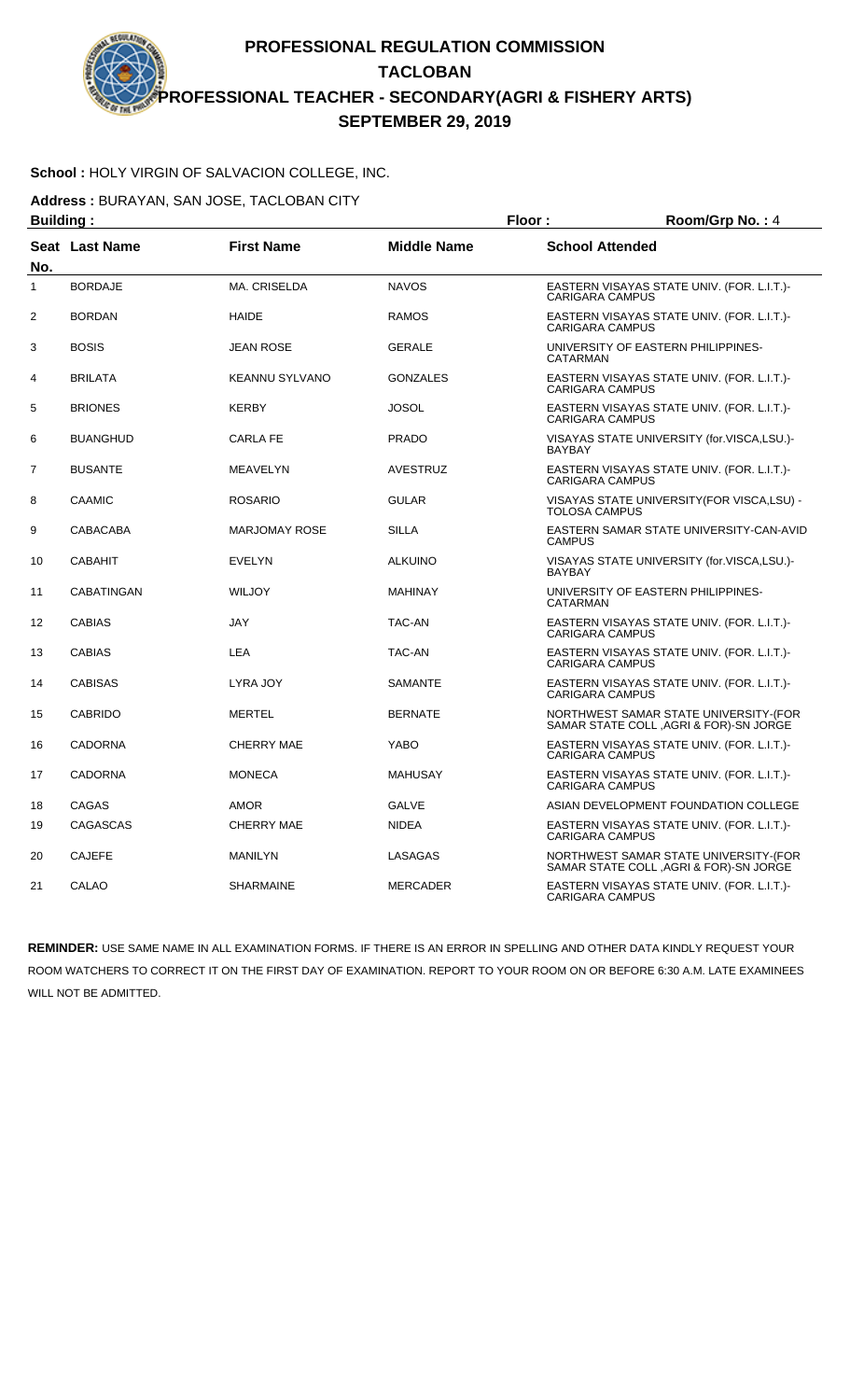### **School :** HOLY VIRGIN OF SALVACION COLLEGE, INC.

**Address :** BURAYAN, SAN JOSE, TACLOBAN CITY

|                | <b>Building:</b>      |                       |                    | Floor:                 | Room/Grp No.: 5                            |
|----------------|-----------------------|-----------------------|--------------------|------------------------|--------------------------------------------|
| No.            | <b>Seat Last Name</b> | <b>First Name</b>     | <b>Middle Name</b> | <b>School Attended</b> |                                            |
| $\mathbf{1}$   | <b>CALDERON</b>       | <b>JESSICA</b>        | <b>MONTIPOLKA</b>  | <b>BAYBAY</b>          | VISAYAS STATE UNIVERSITY (for.VISCA,LSU.)- |
| 2              | <b>CALONGE</b>        | <b>MARVIE</b>         | <b>OLEDAN</b>      | <b>CARIGARA CAMPUS</b> | EASTERN VISAYAS STATE UNIV. (FOR. L.I.T.)- |
| 3              | CAMOLO                | <b>APRIL ROSE</b>     | QUEBEC             | <b>CARIGARA CAMPUS</b> | EASTERN VISAYAS STATE UNIV. (FOR. L.I.T.)- |
| 4              | <b>CAMPO</b>          | <b>WENDY</b>          | <b>ESPENESIN</b>   | CATARMAN               | UNIVERSITY OF EASTERN PHILIPPINES-         |
| 5              | CANACANA              | <b>CLARIBEL</b>       | <b>BACHO</b>       |                        | SAMAR STATE UNIVERSITY (SAMAR S.P.C.)      |
| 6              | <b>CAÑADILLA</b>      | <b>ALJAY</b>          | <b>DONGON</b>      | <b>CARIGARA CAMPUS</b> | EASTERN VISAYAS STATE UNIV. (FOR. L.I.T.)- |
| $\overline{7}$ | <b>CAÑAMAQUE</b>      | <b>JOHN LLOYD</b>     | <b>TADEFA</b>      | <b>CARIGARA CAMPUS</b> | EASTERN VISAYAS STATE UNIV. (FOR. L.I.T.)- |
| 8              | CAÑAMASO              | <b>LERMA</b>          | <b>BORELA</b>      | <b>CARIGARA CAMPUS</b> | EASTERN VISAYAS STATE UNIV. (FOR. L.I.T.)- |
| 9              | CANDARE               | ANALYN                | <b>HIGUM</b>       | <b>CARIGARA CAMPUS</b> | EASTERN VISAYAS STATE UNIV. (FOR. L.I.T.)- |
| 10             | <b>CAÑEDA</b>         | <b>DONNABEL</b>       | <b>ZATA</b>        | <b>CARIGARA CAMPUS</b> | EASTERN VISAYAS STATE UNIV. (FOR. L.I.T.)- |
| 11             | <b>CANTINA</b>        | <b>MARK DANRIV</b>    | <b>LAGARAS</b>     |                        | SAMAR STATE UNIVERSITY (SAMAR S.P.C.)      |
| 12             | <b>CAPALAR</b>        | MA. ABIGAIL           | <b>FALGUERA</b>    | <b>CARIGARA CAMPUS</b> | EASTERN VISAYAS STATE UNIV. (FOR. L.I.T.)- |
| 13             | <b>CAPALAR</b>        | <b>SHERLYN</b>        | <b>IDLISAN</b>     | <b>CARIGARA CAMPUS</b> | EASTERN VISAYAS STATE UNIV. (FOR. L.I.T.)- |
| 14             | <b>CARDINES</b>       | ABEGAIL               | <b>LAMOSTE</b>     | <b>CARIGARA CAMPUS</b> | EASTERN VISAYAS STATE UNIV. (FOR. L.I.T.)- |
| 15             | <b>CARDINES</b>       | LAVINIA               | <b>LAMOSTE</b>     | <b>CARIGARA CAMPUS</b> | EASTERN VISAYAS STATE UNIV. (FOR. L.I.T.)- |
| 16             | CARILLO               | <b>THESSALONA MAY</b> | <b>GULANE</b>      | <b>BAYBAY</b>          | VISAYAS STATE UNIVERSITY (for.VISCA,LSU.)- |
| 17             | <b>CARTAGO</b>        | <b>EVANGELINE</b>     | <b>APELADO</b>     |                        | EASTERN SAMAR STATE UNIVERSITY-BORONGAN    |
| 18             | <b>CASAS</b>          | <b>CINDY</b>          | <b>OBAOB</b>       | <b>CARIGARA CAMPUS</b> | EASTERN VISAYAS STATE UNIV. (FOR. L.I.T.)- |
| 19             | CASAS                 | <b>JHOMBOLOSA</b>     | <b>RECILLA</b>     | <b>NAVAL</b>           | NAVAL STATE UNIVERSITY (for.NAVAL INST)-   |
| 20             | <b>CASTROVERDE</b>    | <b>ROMUALD</b>        | <b>ANADIA</b>      | <b>CARIGARA CAMPUS</b> | EASTERN VISAYAS STATE UNIV. (FOR. L.I.T.)- |
| 21             | CATALAN               | <b>ROMAULDO</b>       | <b>ESTORES</b>     |                        | SAMAR STATE UNIVERSITY (SAMAR S.P.C.)      |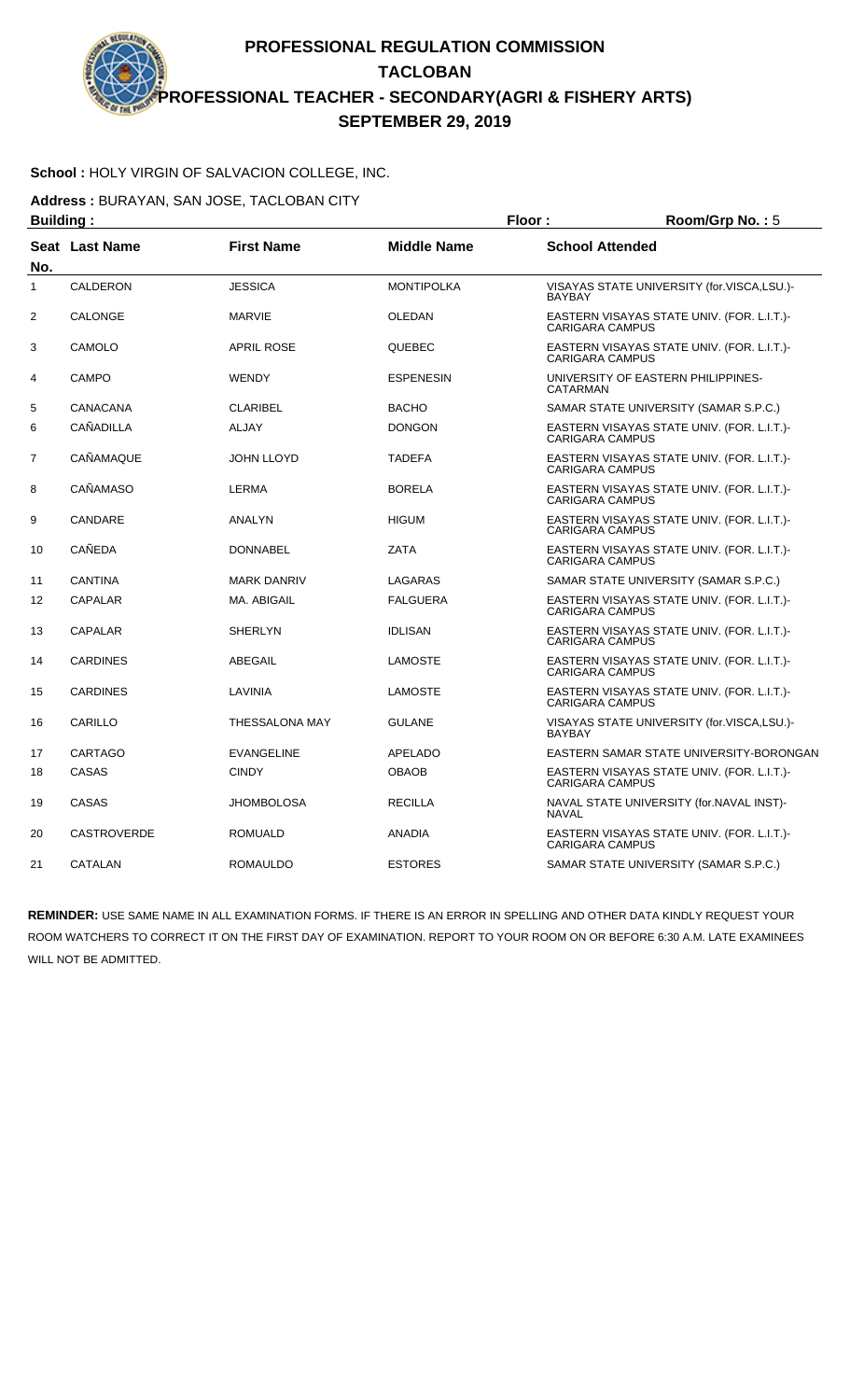### **School :** HOLY VIRGIN OF SALVACION COLLEGE, INC.

**Address :** BURAYAN, SAN JOSE, TACLOBAN CITY

| <b>Building:</b> |                  |                     |                    | Floor:<br>Room/Grp No.: 6 |                                                             |
|------------------|------------------|---------------------|--------------------|---------------------------|-------------------------------------------------------------|
| No.              | Seat Last Name   | <b>First Name</b>   | <b>Middle Name</b> | <b>School Attended</b>    |                                                             |
| $\mathbf{1}$     | <b>CATORCE</b>   | <b>JONAS VERGEL</b> | <b>PUEBLOS</b>     |                           | NORTHWEST SAMAR STATE UNIVERSITY<br>(FOR.TIBURCIO TANCINCO) |
| 2                | <b>CATUDAY</b>   | <b>ROSEBY</b>       | <b>MUGAR</b>       | <b>CAMPUS</b>             | EASTERN SAMAR STATE UNIVERSITY-CAN-AVID                     |
| 3                | <b>CENTINO</b>   | <b>DANUEL</b>       | <b>BORINAGA</b>    | <b>ISABEL CAMPUS</b>      | VISAYAS STATE UNIVERSITY (FOR VISCA, LSU) -                 |
| 4                | <b>CERRO</b>     | <b>ISAH BERLIN</b>  | QUEBEC             | <b>CARIGARA CAMPUS</b>    | EASTERN VISAYAS STATE UNIV. (FOR. L.I.T.)-                  |
| 5                | <b>CHAVEZ</b>    | <b>CHEREL</b>       | <b>TROTA</b>       | ALANG-ALANG CAMPUS        | VISAYAS STATE UNIVERSITY (FOR VISCA, LSU) -                 |
| 6                | <b>CIRERA</b>    | <b>CATHERINE</b>    | <b>SALDO</b>       | <b>CARIGARA CAMPUS</b>    | EASTERN VISAYAS STATE UNIV. (FOR. L.I.T.)-                  |
| 7                | <b>CIRERA</b>    | <b>CHARRY</b>       | <b>PANIS</b>       | <b>CARIGARA CAMPUS</b>    | EASTERN VISAYAS STATE UNIV. (FOR. L.I.T.)-                  |
| 8                | <b>CIRERA</b>    | <b>LESLIE</b>       | <b>PILANDE</b>     | <b>CARIGARA CAMPUS</b>    | EASTERN VISAYAS STATE UNIV. (FOR. L.I.T.)-                  |
| 9                | <b>CIRERA</b>    | <b>MAR ANTHONY</b>  | <b>BAGARES</b>     | <b>CARIGARA CAMPUS</b>    | EASTERN VISAYAS STATE UNIV. (FOR. L.I.T.)-                  |
| 10               | <b>CLEMENCIO</b> | <b>JOSEFA</b>       | <b>NEPOMUCENO</b>  | <b>CARIGARA CAMPUS</b>    | EASTERN VISAYAS STATE UNIV. (FOR. L.I.T.)-                  |
| 11               | <b>COLBE</b>     | <b>KIMBERLY</b>     |                    | <b>CARIGARA CAMPUS</b>    | EASTERN VISAYAS STATE UNIV. (FOR. L.I.T.)-                  |
| 12               | <b>COLIBAO</b>   | <b>DAYNIL</b>       | <b>CADORNA</b>     | <b>CARIGARA CAMPUS</b>    | EASTERN VISAYAS STATE UNIV. (FOR. L.I.T.)-                  |
| 13               | <b>COMILLOR</b>  | <b>ELENITA</b>      | <b>VILLERO</b>     | <b>BURAUEN CAMPUS</b>     | EASTERN VISAYAS STATE UNIV. (FOR. L.I.T.)-                  |
| 14               | <b>COMPA</b>     | <b>AILYN</b>        | <b>ASTRONOMO</b>   | <b>CARIGARA CAMPUS</b>    | EASTERN VISAYAS STATE UNIV. (FOR. L.I.T.)-                  |
| 15               | <b>CONDALOR</b>  | <b>GLAIZA MAE</b>   |                    | <b>CARIGARA CAMPUS</b>    | EASTERN VISAYAS STATE UNIV. (FOR. L.I.T.)-                  |
| 16               | CONSULTADO       | <b>BYRON</b>        | <b>IRASGA</b>      | <b>CAMPUS</b>             | EASTERN SAMAR STATE UNIVERSITY-CAN-AVID                     |
| 17               | CONTADO          | <b>FE</b>           | <b>BONGAT</b>      |                           | EASTERN SAMAR STATE UNIVERSITY-BORONGAN                     |
| 18               | <b>CORCILLES</b> | <b>JAMES ALAN</b>   | <b>ACOSTA</b>      | <b>BAYBAY</b>             | VISAYAS STATE UNIVERSITY (for.VISCA,LSU.)-                  |
| 19               | <b>CORDETA</b>   | <b>MARIKITH</b>     | <b>BAZAR</b>       | LEYTE COLLEGES            |                                                             |
| 20               | <b>CORPIN</b>    | <b>MARIVIC</b>      | <b>URGEL</b>       |                           | BILIRAN NATIONAL AGRICULTURAL COLLEGE                       |
| 21               | <b>COSIPAG</b>   | <b>MARIA JESEL</b>  | <b>TARINGTING</b>  | <b>CATARMAN</b>           | UNIVERSITY OF EASTERN PHILIPPINES-                          |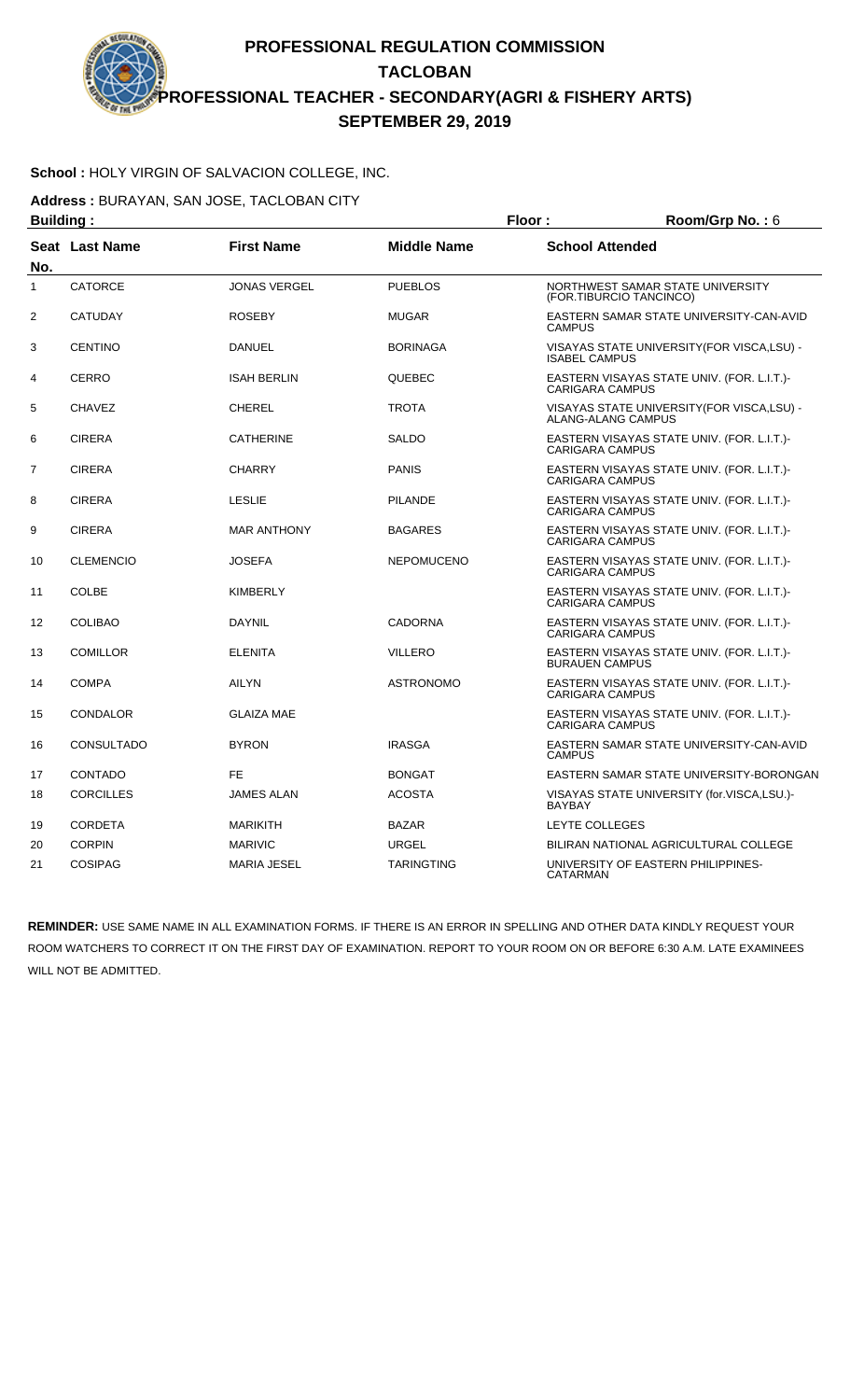#### **School :** HOLY VIRGIN OF SALVACION COLLEGE, INC.

**Address :** BURAYAN, SAN JOSE, TACLOBAN CITY

| <b>Building:</b> |                 |                         |                    | Floor:<br>Room/Grp No.: 7 |                                                                          |
|------------------|-----------------|-------------------------|--------------------|---------------------------|--------------------------------------------------------------------------|
| No.              | Seat Last Name  | <b>First Name</b>       | <b>Middle Name</b> | <b>School Attended</b>    |                                                                          |
| $\mathbf{1}$     | <b>COSTELO</b>  | AIMEE JEAN              | <b>GERALDO</b>     | <b>CARIGARA CAMPUS</b>    | EASTERN VISAYAS STATE UNIV. (FOR. L.I.T.)-                               |
| 2                | COSTELO         | <b>MHADELL</b>          | <b>CELESTE</b>     | <b>CARIGARA CAMPUS</b>    | EASTERN VISAYAS STATE UNIV. (FOR. L.I.T.)-                               |
| 3                | <b>CUARTERO</b> | <b>JOAQUIN</b>          |                    | <b>CARIGARA CAMPUS</b>    | EASTERN VISAYAS STATE UNIV. (FOR. L.I.T.)-                               |
| 4                | <b>CUARTERO</b> | <b>JUDY ANN</b>         | <b>NEGAD</b>       | <b>CARIGARA CAMPUS</b>    | EASTERN VISAYAS STATE UNIV. (FOR. L.I.T.)-                               |
| 5                | <b>CUBILLA</b>  | ALMA                    | <b>CHAVEZ</b>      |                           | VISAYAS STATE UNIVERSITY (FOR VISCA, LSU) -<br><b>ALANG-ALANG CAMPUS</b> |
| 6                | <b>CUBILLA</b>  | <b>DONALYN</b>          | <b>BERJA</b>       | <b>CARIGARA CAMPUS</b>    | EASTERN VISAYAS STATE UNIV. (FOR. L.I.T.)-                               |
| $\overline{7}$   | <b>CUENCA</b>   | ARMIE ROSE JOY          | <b>ANACTA</b>      | <b>BORONGAN</b>           | SAINT MARY'S COLLEGE (ST. JOSEPH'S COLL.)-                               |
| 8                | <b>CUENZA</b>   | <b>DIOSEF CHRISTIAN</b> | <b>PONFERRADA</b>  | <b>CARIGARA CAMPUS</b>    | EASTERN VISAYAS STATE UNIV. (FOR. L.I.T.)-                               |
| 9                | <b>CUESTA</b>   | <b>MARY JOY</b>         | <b>ABONALES</b>    |                           | VISAYAS STATE UNIVERSITY(FOR VISCA,LSU) -<br>ALANG-ALANG CAMPUS          |
| 10               | <b>CUESTA</b>   | RAQUEL                  | <b>CAPAYCAPAY</b>  | <b>CARIGARA CAMPUS</b>    | EASTERN VISAYAS STATE UNIV. (FOR. L.I.T.)-                               |
| 11               | <b>CULABA</b>   | <b>MARIFE</b>           | <b>BUCTOT</b>      |                           | SAINT JOSEPH'S COLLEGE-MAASIN                                            |
| 12               | <b>DAANG</b>    | <b>STELLA MARIS</b>     | <b>SECUYA</b>      | <b>CARIGARA CAMPUS</b>    | EASTERN VISAYAS STATE UNIV. (FOR. L.I.T.)-                               |
| 13               | <b>DABALOS</b>  | <b>MARIA LUZ</b>        | <b>BATOBALUNOS</b> | <b>CARIGARA CAMPUS</b>    | EASTERN VISAYAS STATE UNIV. (FOR. L.I.T.)-                               |
| 14               | <b>DACANAY</b>  | LILIBETH                | <b>LAGBO</b>       |                           | SAMAR STATE UNIVERSITY (SAMAR S.P.C.)                                    |
| 15               | <b>DACANAY</b>  | MA. IRMA                | LABRADA            |                           | SAMAR STATE UNIVERSITY (SAMAR S.P.C.)                                    |
| 16               | <b>DACOYCOY</b> | <b>EDGAR JR</b>         | <b>NALDA</b>       | <b>CARIGARA CAMPUS</b>    | EASTERN VISAYAS STATE UNIV. (FOR. L.I.T.)-                               |
| 17               | <b>DADIS</b>    | LUZ                     | <b>CABINTOY</b>    | <b>CARIGARA CAMPUS</b>    | EASTERN VISAYAS STATE UNIV. (FOR. L.I.T.)-                               |
| 18               | <b>DAGAMI</b>   | <b>NATHALIE</b>         | <b>NASTOR</b>      |                           | VISAYAS STATE UNIVERSITY (FOR VISCA, LSU) -<br>ALANG-ALANG CAMPUS        |
| 19               | DAGANASOL       | SHERYL                  | <b>SUMALINOG</b>   | <b>CARIGARA CAMPUS</b>    | EASTERN VISAYAS STATE UNIV. (FOR. L.I.T.)-                               |
| 20               | <b>DANTE</b>    | ARCHEL                  | <b>ACUIN</b>       | <b>CARIGARA CAMPUS</b>    | EASTERN VISAYAS STATE UNIV. (FOR. L.I.T.)-                               |
| 21               | <b>DANTE</b>    | <b>MELANIE</b>          | <b>CLORES</b>      | <b>CARIGARA CAMPUS</b>    | EASTERN VISAYAS STATE UNIV. (FOR. L.I.T.)-                               |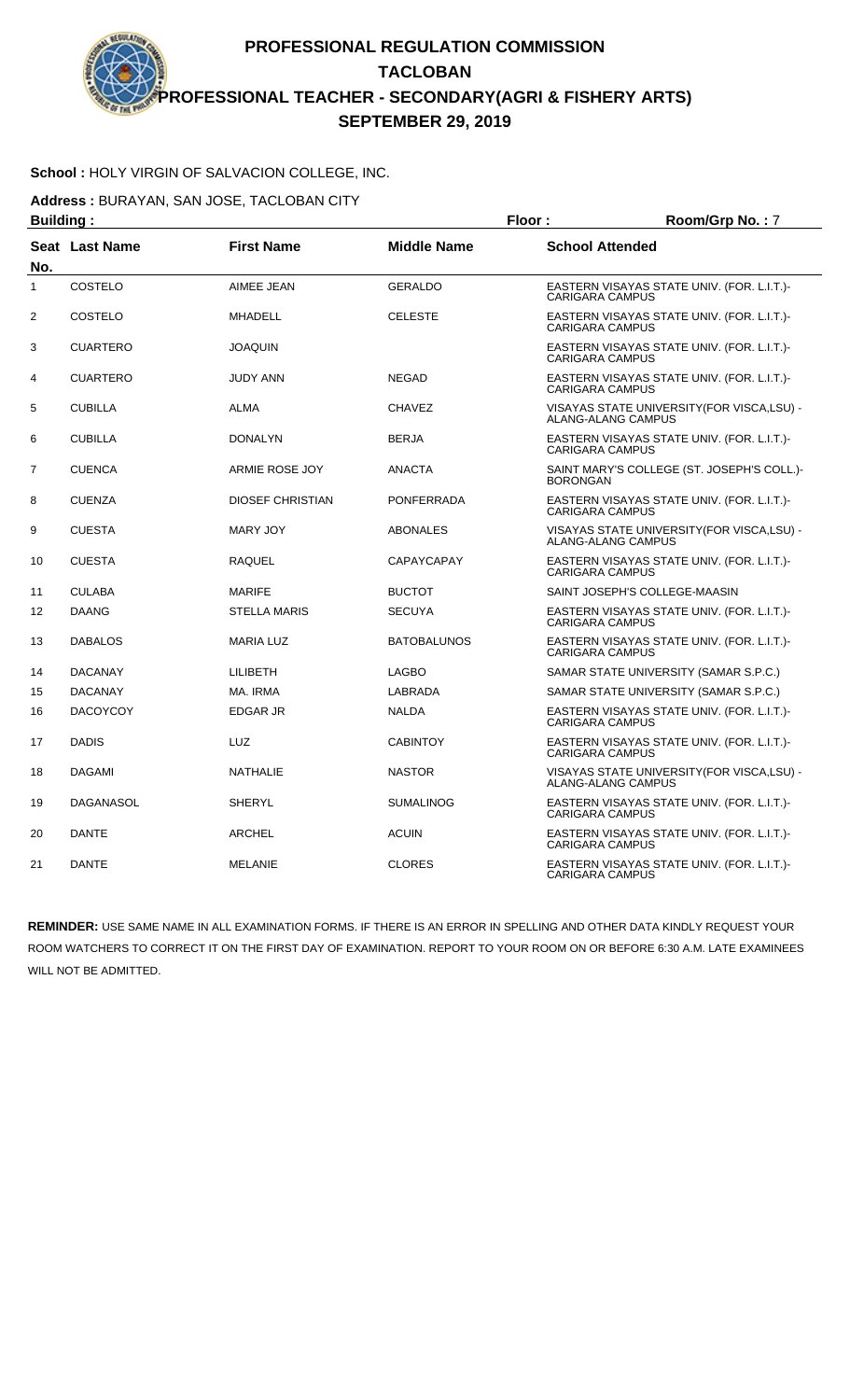### **School :** HOLY VIRGIN OF SALVACION COLLEGE, INC.

**Address :** BURAYAN, SAN JOSE, TACLOBAN CITY

| <b>Building:</b> |                   |                    | Floor:             | Room/Grp No.: 8        |                                                                   |
|------------------|-------------------|--------------------|--------------------|------------------------|-------------------------------------------------------------------|
| No.              | Seat Last Name    | <b>First Name</b>  | <b>Middle Name</b> | <b>School Attended</b> |                                                                   |
| $\mathbf{1}$     | <b>DAPROSA</b>    | <b>MYRASOL</b>     | <b>ARRIBE</b>      | <b>BILIRAN</b>         | NAVAL STATE UNIVERSITY (for.NAVAL INST)                           |
| 2                | <b>DAPUNAN</b>    | <b>JENILYN</b>     | QUILESTE           | <b>CARIGARA CAMPUS</b> | EASTERN VISAYAS STATE UNIV. (FOR. L.I.T.)-                        |
| 3                | <b>DARANTINAO</b> | <b>HELEN</b>       | <b>SABAY</b>       | <b>CARIGARA CAMPUS</b> | EASTERN VISAYAS STATE UNIV. (FOR. L.I.T.)-                        |
| 4                | <b>DARANTINAO</b> | <b>JORIE</b>       | <b>URMENETA</b>    | <b>CARIGARA CAMPUS</b> | EASTERN VISAYAS STATE UNIV. (FOR. L.I.T.)-                        |
| 5                | <b>DAUPLO</b>     | <b>JOY</b>         | <b>DUAVIS</b>      | <b>CARIGARA CAMPUS</b> | EASTERN VISAYAS STATE UNIV. (FOR. L.I.T.)-                        |
| 6                | <b>DAUPLO</b>     | <b>LORYME</b>      | CARATAO            | <b>CARIGARA CAMPUS</b> | EASTERN VISAYAS STATE UNIV. (FOR. L.I.T.)-                        |
| $\overline{7}$   | <b>DAVOCOL</b>    | <b>CRIS OWEN</b>   | <b>DAJAB</b>       | <b>CARIGARA CAMPUS</b> | EASTERN VISAYAS STATE UNIV. (FOR. L.I.T.)-                        |
| 8                | DE ASIS           | <b>JUDY JANE</b>   | <b>GARBILAO</b>    | <b>CATARMAN</b>        | UNIVERSITY OF EASTERN PHILIPPINES-                                |
| 9                | DE GUIA           | <b>CHERREY</b>     | <b>BARAL</b>       | <b>CARIGARA CAMPUS</b> | EASTERN VISAYAS STATE UNIV. (FOR. L.I.T.)-                        |
| 10               | <b>DE GUIA</b>    | <b>MARYJOY</b>     | <b>LUENA</b>       |                        | SAMAR STATE UNIVERSITY (SAMAR S.P.C.)                             |
| 11               | DE LA CRUZ        | <b>CRISTINA</b>    | <b>BALIDA</b>      |                        | VISAYAS STATE UNIVERSITY (FOR VISCA, LSU) -<br>ALANG-ALANG CAMPUS |
| 12               | DE VERA           | <b>LORENA</b>      | ORQUE              | CATARMAN               | UNIVERSITY OF EASTERN PHILIPPINES-                                |
| 13               | <b>DECENA</b>     | <b>KATHERINE</b>   | <b>PACAMPARA</b>   |                        | SAMAR STATE UNIVERSITY (SAMAR S.P.C.)                             |
| 14               | DELA PEÑA         | <b>JENNY</b>       | CARLOS             | <b>CARIGARA CAMPUS</b> | EASTERN VISAYAS STATE UNIV. (FOR. L.I.T.)-                        |
| 15               | <b>DELMONTE</b>   | <b>PABLITO</b>     | <b>DIZON</b>       |                        | CALBIGA WESTERN SAMAR COLLEGE                                     |
| 16               | <b>DEMAIN</b>     | <b>RICA JANE</b>   | <b>ASIS</b>        | <b>CARIGARA CAMPUS</b> | EASTERN VISAYAS STATE UNIV. (FOR. L.I.T.)-                        |
| 17               | <b>DEYMOS</b>     | <b>RHEALYN</b>     | <b>DAYOJA</b>      | <b>CARIGARA CAMPUS</b> | EASTERN VISAYAS STATE UNIV. (FOR. L.I.T.)-                        |
| 18               | <b>DIADOLE</b>    | <b>LEMUEL</b>      | <b>INSIGNE</b>     | <b>CARIGARA CAMPUS</b> | EASTERN VISAYAS STATE UNIV. (FOR. L.I.T.)-                        |
| 19               | <b>DIAZ</b>       | <b>APPLE MAE</b>   | <b>MISON</b>       | <b>CARIGARA CAMPUS</b> | EASTERN VISAYAS STATE UNIV. (FOR. L.I.T.)-                        |
| 20               | <b>DIGMAN</b>     | <b>JEFFRENCESS</b> |                    | <b>CARIGARA CAMPUS</b> | EASTERN VISAYAS STATE UNIV. (FOR. L.I.T.)-                        |
| 21               | <b>DINGCOL</b>    | <b>MITCHIE</b>     | <b>BACATANO</b>    | CARIGARA CAMPUS        | EASTERN VISAYAS STATE UNIV. (FOR. L.I.T.)-                        |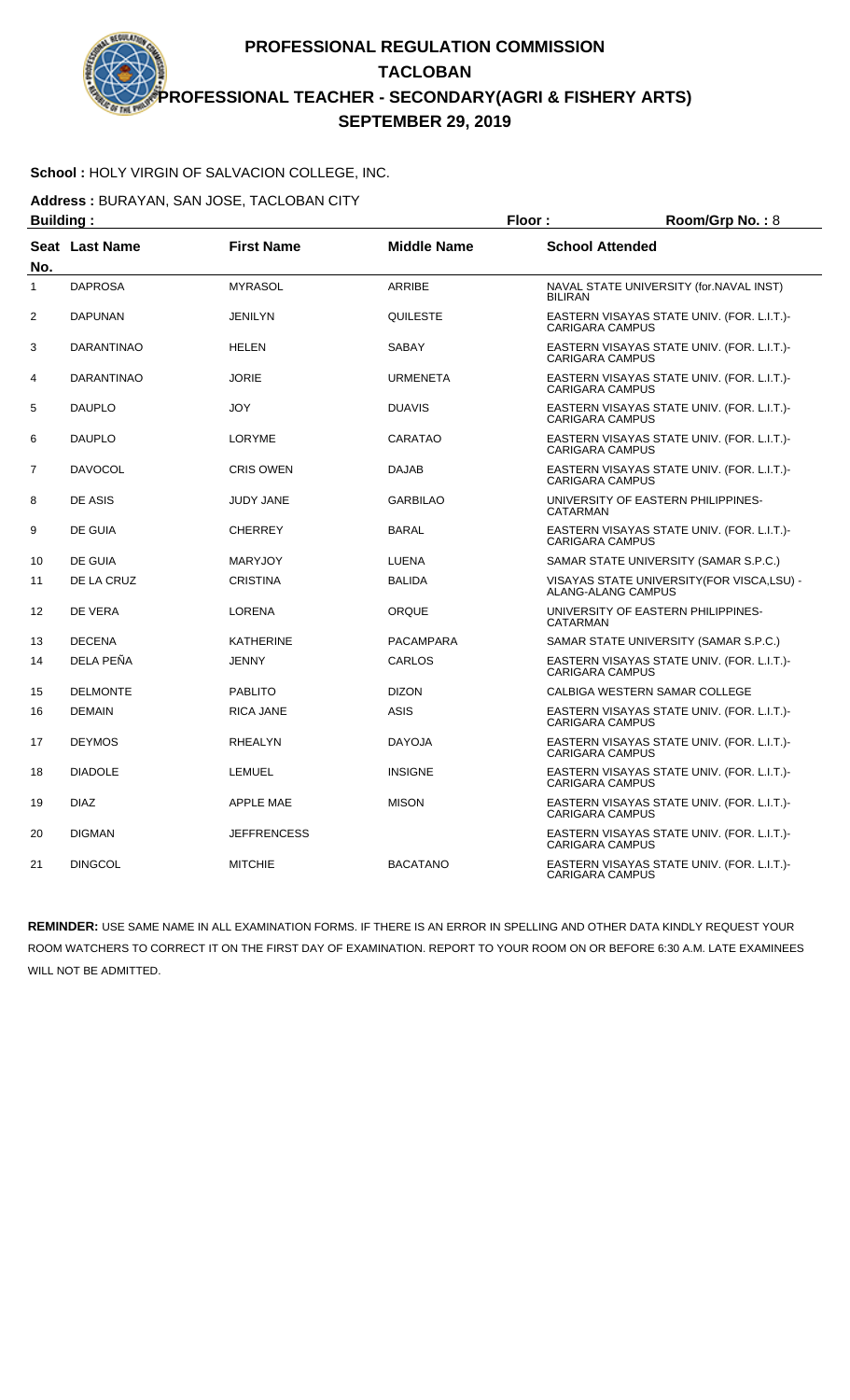### **School :** HOLY VIRGIN OF SALVACION COLLEGE, INC.

**Address :** BURAYAN, SAN JOSE, TACLOBAN CITY

| <b>Building:</b> |                  |                     |                    | Floor:                 | Room/Grp No.: 9                             |
|------------------|------------------|---------------------|--------------------|------------------------|---------------------------------------------|
| No.              | Seat Last Name   | <b>First Name</b>   | <b>Middle Name</b> | <b>School Attended</b> |                                             |
| $\mathbf{1}$     | <b>DIZON</b>     | <b>CRISALDE</b>     | <b>PEPITO</b>      | <b>VILLABA CAMPUS</b>  | VISAYAS STATE UNIVERSITY (FOR VISCA, LSU) - |
| 2                | <b>DOCENA</b>    | <b>DIVINA</b>       | PAZ                |                        | SIARGAO ISLAND INSTITUTE OF TECHNOLOGY      |
| 3                | <b>DOCONG</b>    | <b>DONAFE</b>       | <b>VILLA</b>       | <b>CATARMAN</b>        | UNIVERSITY OF EASTERN PHILIPPINES-          |
| 4                | <b>DOJO</b>      | <b>SHERNEL DAVE</b> | <b>PANSOY</b>      | <b>CARIGARA CAMPUS</b> | EASTERN VISAYAS STATE UNIV. (FOR. L.I.T.)-  |
| 5                | <b>DOLLETE</b>   | LEAMERA             | <b>LLOSA</b>       | <b>CARIGARA CAMPUS</b> | EASTERN VISAYAS STATE UNIV. (FOR. L.I.T.)-  |
| 6                | <b>DONATO</b>    | <b>MARY JANE</b>    | <b>BARACE</b>      | ORMOC CAMPUS           | EASTERN VISAYAS STATE UNIV. (FOR. L.I.T.)-  |
| $\overline{7}$   | <b>DONOR</b>     | <b>ROSARIO</b>      | <b>INTANTO</b>     | <b>BAYBAY</b>          | VISAYAS STATE UNIVERSITY (for.VISCA,LSU.)-  |
| 8                | <b>ELLASO</b>    | AMELITA             |                    | <b>CARIGARA CAMPUS</b> | EASTERN VISAYAS STATE UNIV. (FOR. L.I.T.)-  |
| 9                | <b>EMBUESTO</b>  | <b>JUSELYN</b>      | <b>BORJA</b>       | <b>CARIGARA CAMPUS</b> | EASTERN VISAYAS STATE UNIV. (FOR. L.I.T.)-  |
| 10               | <b>ENERO</b>     | <b>JENIE</b>        | <b>ESPIRA</b>      | <b>CATARMAN</b>        | UNIVERSITY OF EASTERN PHILIPPINES-          |
| 11               | <b>ESCOBER</b>   | <b>RICARDO</b>      |                    | <b>CARIGARA CAMPUS</b> | EASTERN VISAYAS STATE UNIV. (FOR. L.I.T.)-  |
| 12               | <b>ESPIÑA</b>    | <b>ROSALIE</b>      | <b>ALURA</b>       | CATARMAN               | UNIVERSITY OF EASTERN PHILIPPINES-          |
| 13               | <b>ESPOS</b>     | <b>LESLIE</b>       | <b>DACALLOS</b>    | <b>CARIGARA CAMPUS</b> | EASTERN VISAYAS STATE UNIV. (FOR. L.I.T.)-  |
| 14               | <b>ESTOLANO</b>  | <b>KATRIN</b>       | <b>CABER</b>       |                        | SAMAR STATE UNIVERSITY (SAMAR S.P.C.)       |
| 15               | <b>FABILLAR</b>  | MA. RACHELLE        | <b>ALAMODIN</b>    | <b>BAYBAY</b>          | VISAYAS STATE UNIVERSITY (for.VISCA,LSU.)-  |
| 16               | <b>FALLER</b>    | <b>MELISSA AMOR</b> |                    | <b>CARIGARA CAMPUS</b> | EASTERN VISAYAS STATE UNIV. (FOR. L.I.T.)-  |
| 17               | <b>FALLORE</b>   | <b>IAN JAKE</b>     | <b>ABATAS</b>      | <b>CARIGARA CAMPUS</b> | EASTERN VISAYAS STATE UNIV. (FOR. L.I.T.)-  |
| 18               | <b>FAMI</b>      | <b>SAMANTA</b>      |                    | <b>CARIGARA CAMPUS</b> | EASTERN VISAYAS STATE UNIV. (FOR. L.I.T.)-  |
| 19               | <b>FERNANDEZ</b> | <b>JHOMAR</b>       |                    | <b>CARIGARA CAMPUS</b> | EASTERN VISAYAS STATE UNIV. (FOR. L.I.T.)-  |
| 20               | <b>FIN</b>       | <b>NOIME</b>        | <b>DEMAIN</b>      | <b>CARIGARA CAMPUS</b> | EASTERN VISAYAS STATE UNIV. (FOR. L.I.T.)-  |
| 21               | <b>FLORENDO</b>  | <b>MANILYN</b>      | <b>BALENDO</b>     | <b>CARIGARA CAMPUS</b> | EASTERN VISAYAS STATE UNIV. (FOR. L.I.T.)-  |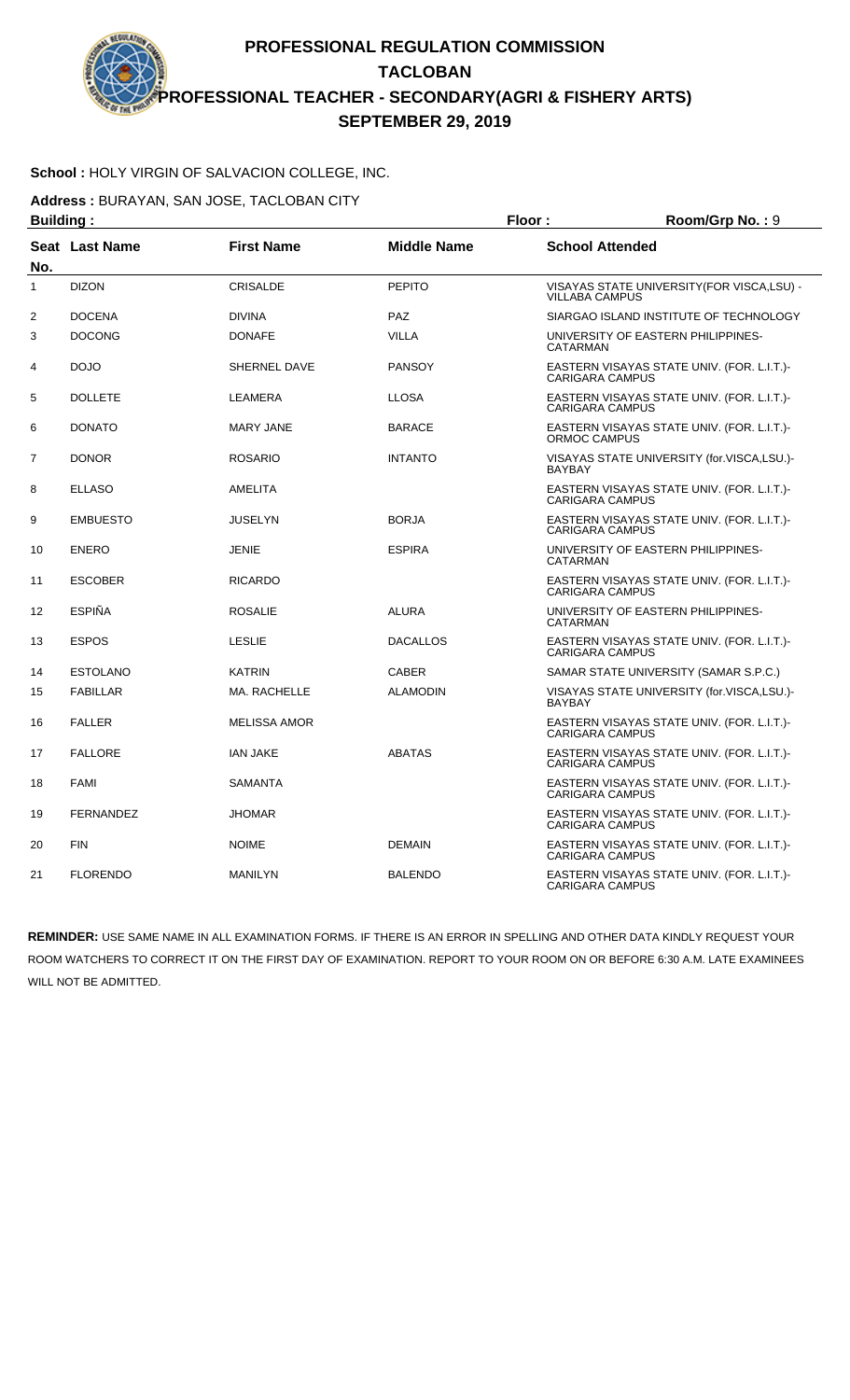### **School :** HOLY VIRGIN OF SALVACION COLLEGE, INC.

**Address :** BURAYAN, SAN JOSE, TACLOBAN CITY

| <b>Building:</b> |                  |                         |                    | Floor:<br>Room/Grp No.: 10 |                                                                   |
|------------------|------------------|-------------------------|--------------------|----------------------------|-------------------------------------------------------------------|
| No.              | Seat Last Name   | <b>First Name</b>       | <b>Middle Name</b> | <b>School Attended</b>     |                                                                   |
| $\mathbf{1}$     | <b>FLORENDO</b>  | <b>RONALD</b>           | <b>MAKABENTA</b>   | <b>CARIGARA CAMPUS</b>     | EASTERN VISAYAS STATE UNIV. (FOR. L.I.T.)-                        |
| $\overline{2}$   | <b>FUENTES</b>   | <b>MARITONI</b>         | <b>HINGPIS</b>     | <b>CARIGARA CAMPUS</b>     | EASTERN VISAYAS STATE UNIV. (FOR. L.I.T.)-                        |
| 3                | <b>GAJARDO</b>   | <b>VIVIEN</b>           | <b>GONZALO</b>     | <b>CARIGARA CAMPUS</b>     | EASTERN VISAYAS STATE UNIV. (FOR. L.I.T.)-                        |
| 4                | <b>GALANO</b>    | MA. MIRA                | <b>SIAPO</b>       | <b>CARIGARA CAMPUS</b>     | EASTERN VISAYAS STATE UNIV. (FOR. L.I.T.)-                        |
| 5                | <b>GALLO</b>     | <b>FEONAMINE GLADYS</b> | <b>RADIN</b>       |                            | SAMAR STATE UNIVERSITY (SAMAR S.P.C.)                             |
| 6                | <b>GARCIA</b>    | <b>MELANI</b>           | <b>CAPABLANCA</b>  | <b>CARIGARA CAMPUS</b>     | EASTERN VISAYAS STATE UNIV. (FOR. L.I.T.)-                        |
| $\overline{7}$   | <b>GAYOSO</b>    | <b>JOHN REY</b>         | <b>DOBLON</b>      | <b>CAMPUS</b>              | EASTERN SAMAR STATE UNIVERSITY-SALCEDO                            |
| 8                | <b>GIALOLO</b>   | <b>MELANIE</b>          | <b>ARPON</b>       | <b>CARIGARA CAMPUS</b>     | EASTERN VISAYAS STATE UNIV. (FOR. L.I.T.)-                        |
| 9                | <b>GOLLENA</b>   | <b>MARCO</b>            | <b>SANGCAP</b>     | <b>CARIGARA CAMPUS</b>     | EASTERN VISAYAS STATE UNIV. (FOR. L.I.T.)-                        |
| 10               | <b>GRAMA</b>     | <b>TERESITA</b>         | <b>NAAGAS</b>      | <b>CARIGARA CAMPUS</b>     | EASTERN VISAYAS STATE UNIV. (FOR. L.I.T.)-                        |
| 11               | <b>GRATEJA</b>   | <b>CHRISTOPHER</b>      | <b>TINGZON</b>     | <b>CARIGARA CAMPUS</b>     | EASTERN VISAYAS STATE UNIV. (FOR. L.I.T.)-                        |
| 12               | <b>HERNANDEZ</b> | <b>JEANETTE</b>         | <b>COQUIA</b>      | <b>CARIGARA CAMPUS</b>     | EASTERN VISAYAS STATE UNIV. (FOR. L.I.T.)-                        |
| 13               | <b>HERNANDO</b>  | <b>MA. CRISTY</b>       | <b>ROJO</b>        |                            | SAMAR STATE UNIVERSITY (SAMAR S.P.C.)                             |
| 14               | <b>HIGUM</b>     | <b>DULCE</b>            | <b>MORAÑA</b>      | <b>CARIGARA CAMPUS</b>     | EASTERN VISAYAS STATE UNIV. (FOR. L.I.T.)-                        |
| 15               | <b>HONDOLERO</b> | <b>MANILYN</b>          | <b>NIEGAS</b>      | <b>CARIGARA CAMPUS</b>     | EASTERN VISAYAS STATE UNIV. (FOR. L.I.T.)-                        |
| 16               | <b>HORCA</b>     | <b>JASMIN</b>           | <b>GLORE</b>       | <b>CARIGARA CAMPUS</b>     | EASTERN VISAYAS STATE UNIV. (FOR. L.I.T.)-                        |
| 17               | <b>IBAÑEZ</b>    | <b>MARY JOY</b>         | <b>CABEROS</b>     | <b>CARIGARA CAMPUS</b>     | EASTERN VISAYAS STATE UNIV. (FOR. L.I.T.)-                        |
| 18               | <b>IDANO</b>     | <b>MARIA LUISA</b>      | RAQUEL             |                            | VISAYAS STATE UNIVERSITY (FOR VISCA, LSU) -<br>ALANG-ALANG CAMPUS |
| 19               | <b>ILAD</b>      | <b>AICA</b>             | <b>REBOSO</b>      | <b>CARIGARA CAMPUS</b>     | EASTERN VISAYAS STATE UNIV. (FOR. L.I.T.)-                        |
| 20               | <b>INALISAN</b>  | <b>JENNY</b>            | ARBOLEDA           | <b>CARIGARA CAMPUS</b>     | EASTERN VISAYAS STATE UNIV. (FOR. L.I.T.)-                        |
| 21               | <b>INSIGNE</b>   | <b>HANNAH</b>           | <b>YUTRAGO</b>     | <b>CARIGARA CAMPUS</b>     | EASTERN VISAYAS STATE UNIV. (FOR. L.I.T.)-                        |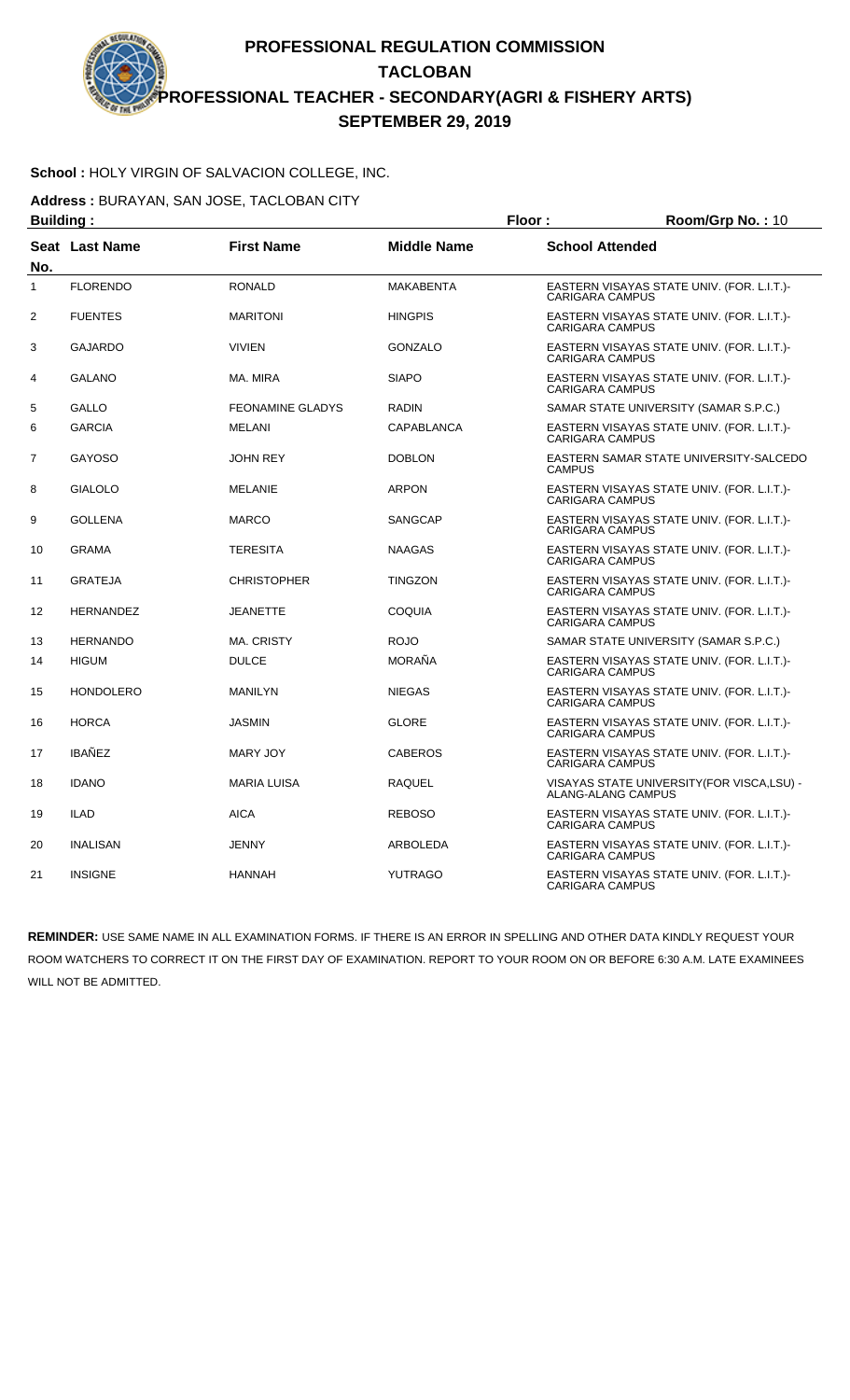### **School :** HOLY VIRGIN OF SALVACION COLLEGE, INC.

**Address :** BURAYAN, SAN JOSE, TACLOBAN CITY

| <b>Building:</b>  |                       |                   | Floor:             | Room/Grp No.: 11       |                                                                                 |
|-------------------|-----------------------|-------------------|--------------------|------------------------|---------------------------------------------------------------------------------|
| No.               | <b>Seat Last Name</b> | <b>First Name</b> | <b>Middle Name</b> | <b>School Attended</b> |                                                                                 |
| $\mathbf{1}$      | <b>INSIGNE</b>        | <b>NILO</b>       | <b>ZATA</b>        | <b>NASUGBU</b>         | <b>BATANGAS STATE UNIVERSITY-ARASOF-</b>                                        |
| 2                 | <b>ISRAEL</b>         | <b>LUCIA</b>      | <b>RODRIGUEZ</b>   | <b>BAYBAY</b>          | VISAYAS STATE UNIVERSITY (for.VISCA,LSU.)-                                      |
| 3                 | JABA-AN               | JOCELYN           | <b>LABINE</b>      |                        | NORTHWEST SAMAR STATE UNIVERSITY-(FOR<br>SAMAR STATE COLL, AGRI & FOR)-SN JORGE |
| 4                 | <b>JATULAN</b>        | <b>NORMA</b>      | <b>CAJURAO</b>     |                        | SAMAR STATE UNIVERSITY (SAMAR S.P.C.)                                           |
| 5                 | <b>JOSECO</b>         | <b>MARIAN</b>     | <b>BRIONES</b>     | <b>CARIGARA CAMPUS</b> | EASTERN VISAYAS STATE UNIV. (FOR. L.I.T.)-                                      |
| 6                 | JOSOL                 | LEMWEL            | <b>CAIGOY</b>      | <b>TOLOSA CAMPUS</b>   | VISAYAS STATE UNIVERSITY (FOR VISCA, LSU) -                                     |
| $\overline{7}$    | <b>JOYO</b>           | <b>JOHN</b>       | <b>WENCESLAO</b>   | <b>BAYBAY</b>          | VISAYAS STATE UNIVERSITY (for.VISCA,LSU.)-                                      |
| 8                 | <b>JUANITAS</b>       | <b>MARIETA</b>    | <b>BALASANOS</b>   | ALANG-ALANG CAMPUS     | VISAYAS STATE UNIVERSITY (FOR VISCA, LSU) -                                     |
| 9                 | <b>JULLADO</b>        | <b>RIA</b>        | <b>IRINCO</b>      | <b>CAMPUS</b>          | UNIVERSITY OF EASTERN PHILIPPINES-LAOANG                                        |
| 10                | <b>JUMAWAN</b>        | <b>MA SHERYL</b>  | <b>MORILLO</b>     |                        | SAMAR STATE UNIVERSITY (SAMAR S.P.C.)                                           |
| 11                | <b>JURILLA</b>        | <b>GUILLERMO</b>  | <b>ERIA</b>        | <b>CARIGARA CAMPUS</b> | EASTERN VISAYAS STATE UNIV. (FOR. L.I.T.)-                                      |
| $12 \overline{ }$ | <b>LABADIA</b>        | <b>MARIE VIL</b>  | <b>PACALA</b>      | <b>BURAUEN CAMPUS</b>  | EASTERN VISAYAS STATE UNIV. (FOR. L.I.T.)-                                      |
| 13                | <b>LABASBAS</b>       | <b>DANISA MAE</b> | <b>BARRANTES</b>   | <b>CARIGARA CAMPUS</b> | EASTERN VISAYAS STATE UNIV. (FOR. L.I.T.)-                                      |
| 14                | <b>LACABE</b>         | <b>MELISSA</b>    | <b>PATINDOL</b>    | <b>BAYBAY</b>          | VISAYAS STATE UNIVERSITY (for.VISCA,LSU.)-                                      |
| 15                | LAGERA                | <b>ADRIAN</b>     | <b>DELIMA</b>      | <b>CARIGARA CAMPUS</b> | EASTERN VISAYAS STATE UNIV. (FOR. L.I.T.)-                                      |
| 16                | LAGERA                | <b>RENEBOY</b>    | <b>PINGAL</b>      | <b>CARIGARA CAMPUS</b> | EASTERN VISAYAS STATE UNIV. (FOR. L.I.T.)-                                      |
| 17                | LANGCO                | <b>ROHAIRA</b>    | <b>MAUGA</b>       | <b>DEL SUR</b>         | LANAO AGRICULTURAL COLLEGE EXT.-LANAO                                           |
| 18                | LANUZO                | <b>ROGELIA</b>    | <b>IDANO</b>       | CARIGARA CAMPUS        | EASTERN VISAYAS STATE UNIV. (FOR. L.I.T.)-                                      |
| 19                | LAURON                | <b>RICKY</b>      | <b>PANER</b>       | <b>CARIGARA CAMPUS</b> | EASTERN VISAYAS STATE UNIV. (FOR. L.I.T.)-                                      |
| 20                | LAYOLA                | <b>BRENDA</b>     | <b>GUALBERTO</b>   | LEYTE COLLEGES         |                                                                                 |
| 21                | <b>LEGUIDLEGUID</b>   | <b>JENELYN</b>    | <b>MANATAD</b>     |                        | SAMAR STATE UNIVERSITY (SAMAR S.P.C.)                                           |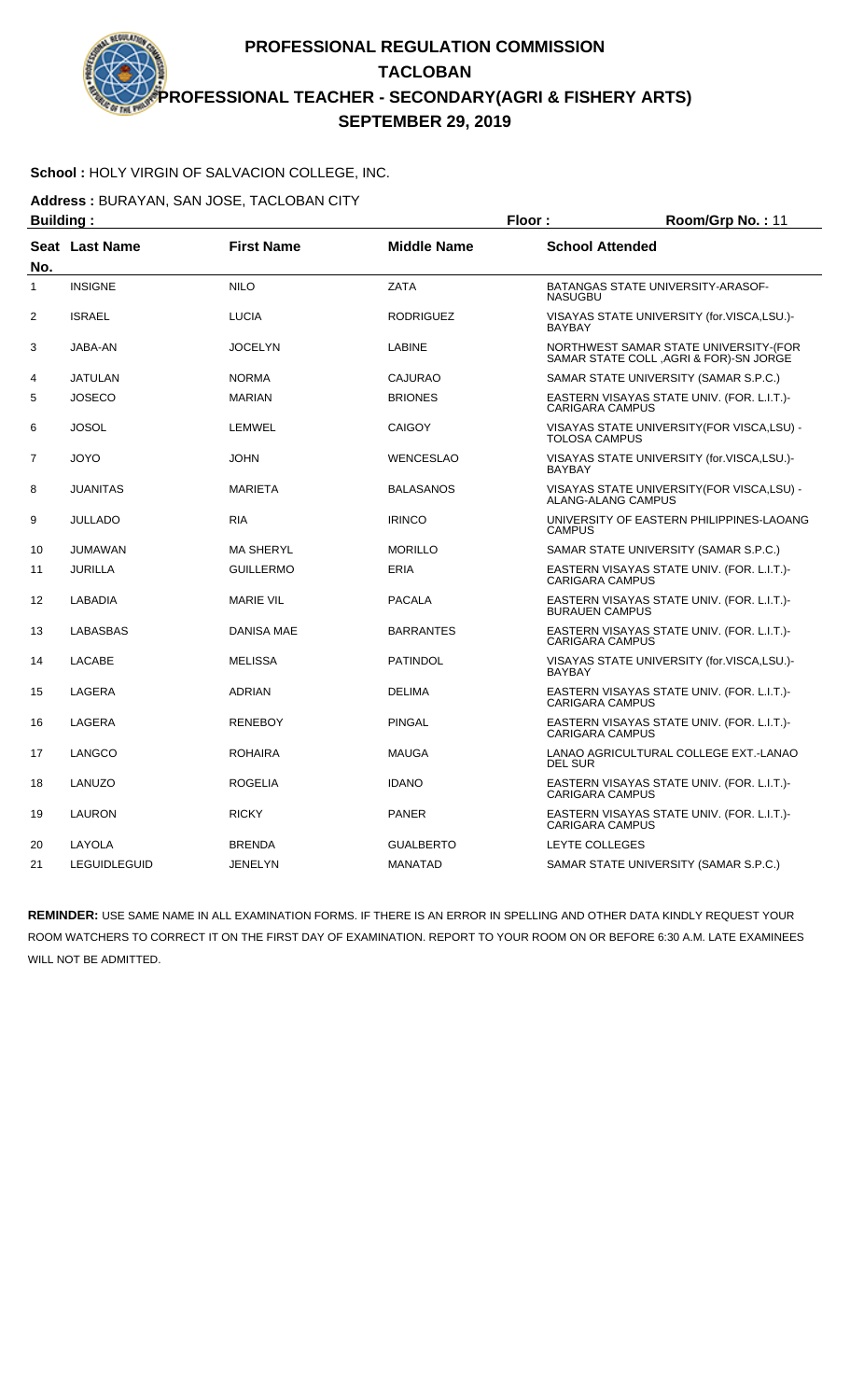### **School :** HOLY VIRGIN OF SALVACION COLLEGE, INC.

**Address :** BURAYAN, SAN JOSE, TACLOBAN CITY

| <b>Building:</b> |                       |                       | Floor:             | Room/Grp No.: 12       |                                             |
|------------------|-----------------------|-----------------------|--------------------|------------------------|---------------------------------------------|
| No.              | <b>Seat Last Name</b> | <b>First Name</b>     | <b>Middle Name</b> | <b>School Attended</b> |                                             |
| $\mathbf{1}$     | <b>LEQUIGAN</b>       | <b>KRISTINE VEE</b>   | PADAL              | CARIGARA CAMPUS        | EASTERN VISAYAS STATE UNIV. (FOR. L.I.T.)-  |
| 2                | LIANZA                | <b>JOEL</b>           | <b>LORA</b>        | <b>CARIGARA CAMPUS</b> | EASTERN VISAYAS STATE UNIV. (FOR. L.I.T.)-  |
| 3                | LIANZA                | <b>SHIRLEY</b>        | <b>AGUDERA</b>     | <b>CARIGARA CAMPUS</b> | EASTERN VISAYAS STATE UNIV. (FOR. L.I.T.)-  |
| 4                | <b>LIGUTAN</b>        | <b>CIRYLL</b>         | <b>ANDO</b>        | <b>CARIGARA CAMPUS</b> | EASTERN VISAYAS STATE UNIV. (FOR. L.I.T.)-  |
| 5                | <b>LIPATA</b>         | <b>JULIUS</b>         | <b>CONGZON</b>     | CATARMAN               | UNIVERSITY OF EASTERN PHILIPPINES-          |
| 6                | <b>LIPORADA</b>       | <b>EDAGAIL</b>        | <b>BRAZIL</b>      | ALANG-ALANG CAMPUS     | VISAYAS STATE UNIVERSITY (FOR VISCA, LSU) - |
| $\overline{7}$   | <b>LLANITA</b>        | <b>LOURDES</b>        | <b>TERCEÑO</b>     | ALANG-ALANG CAMPUS     | VISAYAS STATE UNIVERSITY(FOR VISCA,LSU) -   |
| 8                | <b>LOBINA</b>         | <b>SATURNINO JR</b>   | <b>MOLO</b>        | ALANG-ALANG CAMPUS     | VISAYAS STATE UNIVERSITY(FOR VISCA,LSU) -   |
| 9                | <b>LOMBRIO</b>        | <b>LORNA</b>          | <b>SERVANO</b>     | <b>CAMPUS</b>          | EASTERN SAMAR STATE UNIVERSITY-SALCEDO      |
| 10               | <b>LORA</b>           | <b>RIZZA</b>          | DAPUNAN            | <b>CARIGARA CAMPUS</b> | EASTERN VISAYAS STATE UNIV. (FOR. L.I.T.)-  |
| 11               | <b>LORENO</b>         | <b>GRACE</b>          | VASQUEZ            | CATARMAN               | UNIVERSITY OF EASTERN PHILIPPINES-          |
| 12               | <b>LUMABI</b>         | ANNALIZA              | <b>REQUEZ</b>      | <b>CARIGARA CAMPUS</b> | EASTERN VISAYAS STATE UNIV. (FOR. L.I.T.)-  |
| 13               | <b>LUMOGDA</b>        | <b>ESSANY</b>         | <b>BOHOL</b>       | <b>CARIGARA CAMPUS</b> | EASTERN VISAYAS STATE UNIV. (FOR. L.I.T.)-  |
| 14               | <b>LUMPAY</b>         | PEDRO LEO             | <b>ENACMAL</b>     | ALANG-ALANG CAMPUS     | VISAYAS STATE UNIVERSITY (FOR VISCA, LSU) - |
| 15               | <b>MADRONERO</b>      | <b>JELECA</b>         | <b>CATENZA</b>     | <b>CARIGARA CAMPUS</b> | EASTERN VISAYAS STATE UNIV. (FOR. L.I.T.)-  |
| 16               | <b>MADRONERO</b>      | <b>SHENA RIA</b>      | <b>CATENZA</b>     | <b>CARIGARA CAMPUS</b> | EASTERN VISAYAS STATE UNIV. (FOR. L.I.T.)-  |
| 17               | MAGDARAOG             | <b>MARK ERIC</b>      | <b>TAN</b>         | <b>CATARMAN</b>        | UNIVERSITY OF EASTERN PHILIPPINES-          |
| 18               | <b>MAGPAROK</b>       | <b>JOY</b>            | <b>RABADON</b>     | <b>BAYBAY</b>          | VISAYAS STATE UNIVERSITY (for.VISCA,LSU.)-  |
| 19               | <b>MAHUSAY</b>        | <b>MARITES</b>        | <b>NEGAD</b>       | <b>CARIGARA CAMPUS</b> | EASTERN VISAYAS STATE UNIV. (FOR. L.I.T.)-  |
| 20               | <b>MAKABENTA</b>      | <b>CRISPIN RESBEN</b> | <b>FLORES</b>      | <b>CARIGARA CAMPUS</b> | EASTERN VISAYAS STATE UNIV. (FOR. L.I.T.)-  |
| 21               | <b>MAKABENTA</b>      | <b>JANET ANN</b>      | <b>EDUSMA</b>      | <b>CARIGARA CAMPUS</b> | EASTERN VISAYAS STATE UNIV. (FOR. L.I.T.)-  |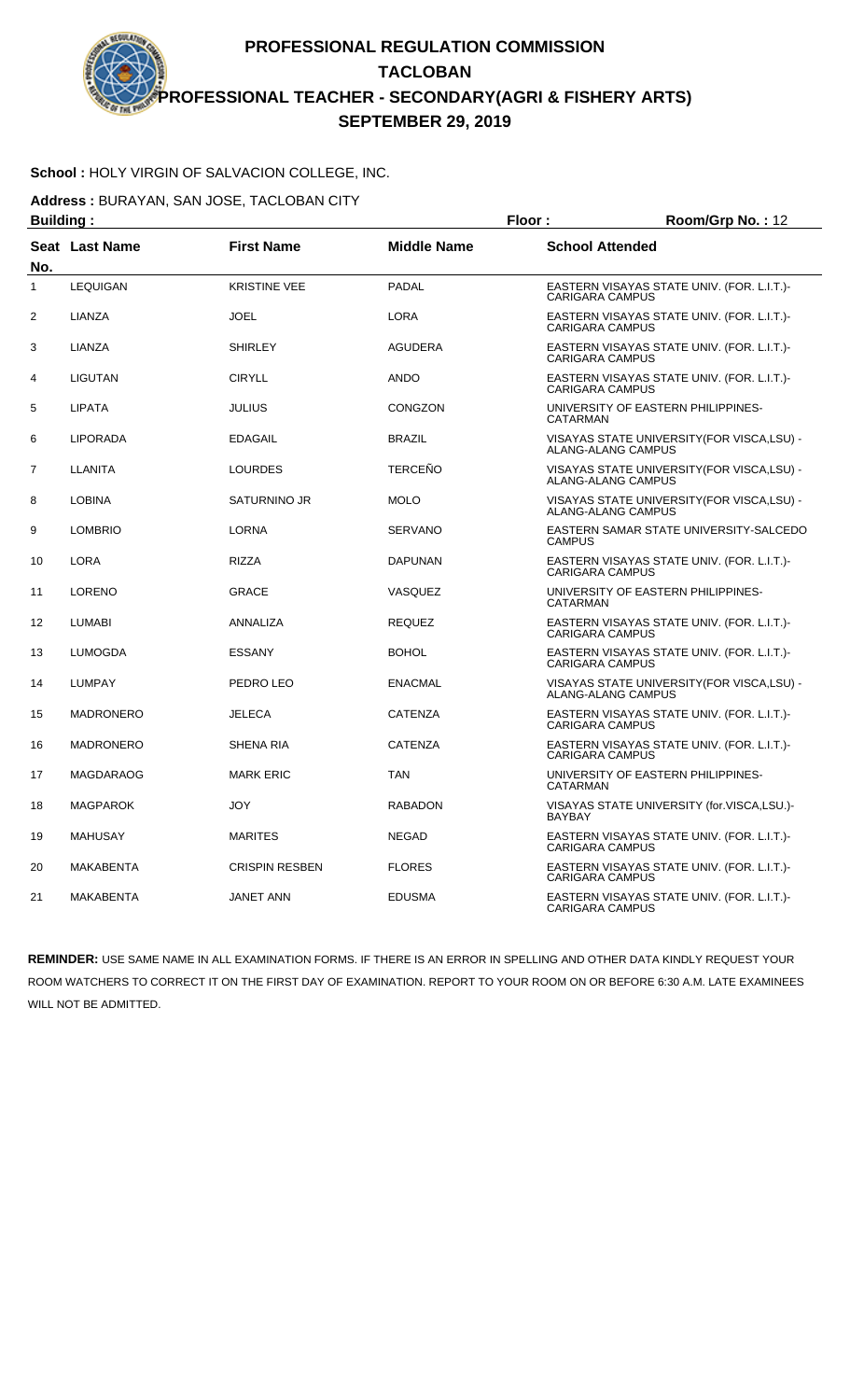### **School :** HOLY VIRGIN OF SALVACION COLLEGE, INC.

**Address :** BURAYAN, SAN JOSE, TACLOBAN CITY

| <b>Building:</b> |                   |                    | Floor:             | Room/Grp No.: 13                                                                 |
|------------------|-------------------|--------------------|--------------------|----------------------------------------------------------------------------------|
| No.              | Seat Last Name    | <b>First Name</b>  | <b>Middle Name</b> | <b>School Attended</b>                                                           |
| $\mathbf{1}$     | <b>MAKABENTA</b>  | <b>VANESSA MAE</b> | <b>VILLARINO</b>   | EASTERN VISAYAS STATE UNIV. (FOR. L.I.T.)-<br><b>CARIGARA CAMPUS</b>             |
| $\overline{2}$   | <b>MALINAO</b>    | <b>VANESSA</b>     | <b>ARPON</b>       | EASTERN VISAYAS STATE UNIV. (FOR. L.I.T.)-<br><b>CARIGARA CAMPUS</b>             |
| 3                | <b>MALTO</b>      | <b>JERLIE</b>      | <b>BARREDO</b>     | EASTERN VISAYAS STATE UNIV. (FOR. L.I.T.)-<br><b>CARIGARA CAMPUS</b>             |
| 4                | <b>MANAGBANAG</b> | <b>MANUEL</b>      | <b>MARTINEZ</b>    | VISAYAS STATE UNIVERSITY (for.VISCA.LSU.)-<br><b>BAYBAY</b>                      |
| 5                | <b>MANGLE</b>     | <b>KIRRA</b>       | <b>NABIONG</b>     | EASTERN VISAYAS STATE UNIV. (FOR. L.I.T.)-<br><b>CARIGARA CAMPUS</b>             |
| 6                | <b>MANZA</b>      | <b>VINA</b>        | <b>FLANDEZ</b>     | VISAYAS STATE UNIVERSITY (for.VISCA,LSU.)-<br><b>BAYBAY</b>                      |
| $\overline{7}$   | MARAÑA            | <b>EFFEE</b>       | <b>CARNITES</b>    | ABUYOG COMMUNITY COLLEGE                                                         |
| 8                | <b>MEDALLA</b>    | <b>REZEL</b>       | <b>CORIA</b>       | EASTERN VISAYAS STATE UNIV. (FOR. L.I.T.)-<br><b>CARIGARA CAMPUS</b>             |
| 9                | <b>MENDOZA</b>    | <b>CHRISTINE</b>   | <b>CADIENTE</b>    | EASTERN VISAYAS STATE UNIV. (FOR. L.I.T.)-<br><b>CARIGARA CAMPUS</b>             |
| 10               | <b>MERCOLITA</b>  | <b>JOANN</b>       | <b>FAMI</b>        | EASTERN VISAYAS STATE UNIV. (FOR. L.I.T.)-<br><b>CARIGARA CAMPUS</b>             |
| 11               | <b>METANTE</b>    | <b>GLYSHERIS</b>   |                    | EASTERN VISAYAS STATE UNIV. (FOR. L.I.T.)-<br><b>CARIGARA CAMPUS</b>             |
| 12               | <b>MIA</b>        | CARINA             | <b>DACANAY</b>     | SAMAR STATE UNIVERSITY (SAMAR S.P.C.)                                            |
| 13               | <b>MIAGA</b>      | <b>JESSA</b>       | <b>DOLLETE</b>     | EASTERN VISAYAS STATE UNIV. (FOR. L.I.T.)-<br><b>CARIGARA CAMPUS</b>             |
| 14               | <b>MILKA</b>      | <b>MICHELLE</b>    | <b>MACABIDANG</b>  | NORTHWEST SAMAR STATE UNIVERSITY-(FOR<br>SAMAR STATE COLL , AGRI & FOR)-SN JORGE |
| 15               | <b>MIRANDA</b>    | <b>NILO</b>        | <b>BUNDOS</b>      | VISAYAS STATE UNIVERSITY (FOR VISCA, LSU) -<br><b>TOLOSA CAMPUS</b>              |
| 16               | <b>MISAGAL</b>    | <b>JESSICA</b>     | <b>SEPE</b>        | EASTERN VISAYAS STATE UNIV. (FOR. L.I.T.)-<br><b>CARIGARA CAMPUS</b>             |
| 17               | <b>MODAR</b>      | SHEQUE MAE         | <b>PIGAO</b>       | EASTERN VISAYAS STATE UNIV. (FOR. L.I.T.)-<br><b>CARIGARA CAMPUS</b>             |
| 18               | <b>MOPON</b>      | JUST-ONE           | <b>SERASPI</b>     | EASTERN VISAYAS STATE UNIV. (FOR. L.I.T.)-<br><b>CARIGARA CAMPUS</b>             |
| 19               | <b>MORENO</b>     | <b>JERRY</b>       | <b>BERNADETH</b>   | NORTHWEST SAMAR STATE UNIVERSITY-(FOR<br>SAMAR STATE COLL , AGRI & FOR)-SN JORGE |
| 20               | <b>NARBONITA</b>  | <b>ERNESTO</b>     | <b>CABILEN</b>     | EASTERN VISAYAS STATE UNIV. (FOR. L.I.T.)-<br><b>CARIGARA CAMPUS</b>             |
| 21               | <b>NARRIDO</b>    | <b>MARIAN</b>      | <b>ECONAR</b>      | EASTERN VISAYAS STATE UNIV. (FOR. L.I.T.)-<br><b>CARIGARA CAMPUS</b>             |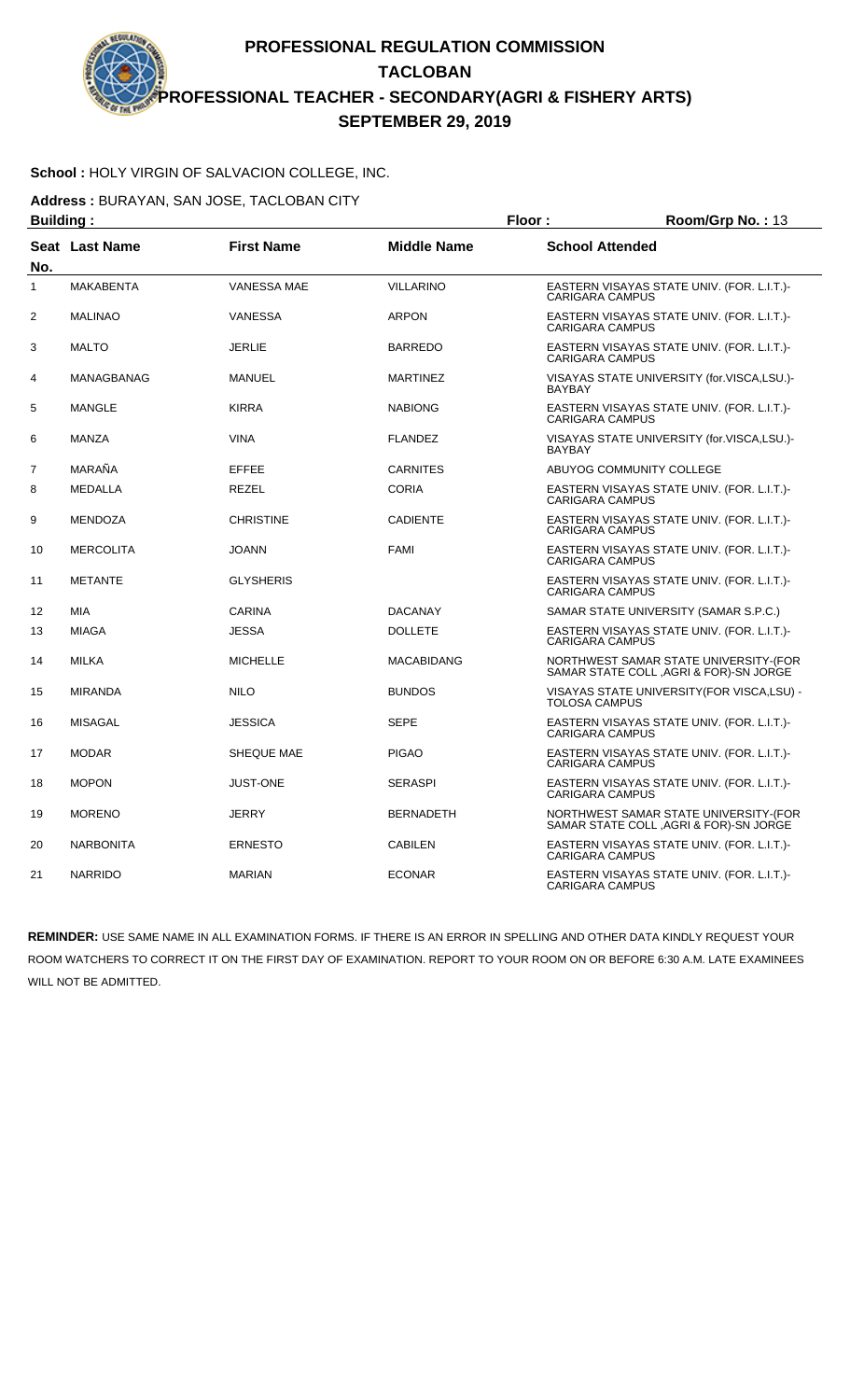### **School :** HOLY VIRGIN OF SALVACION COLLEGE, INC.

**Address :** BURAYAN, SAN JOSE, TACLOBAN CITY

| <b>Building:</b> |                   |                     |                    | Floor:<br>Room/Grp No.: 14 |                                                                                  |
|------------------|-------------------|---------------------|--------------------|----------------------------|----------------------------------------------------------------------------------|
| No.              | Seat Last Name    | <b>First Name</b>   | <b>Middle Name</b> | <b>School Attended</b>     |                                                                                  |
| $\mathbf{1}$     | <b>NASINOPA</b>   | <b>RONNIE</b>       | <b>ARUTA</b>       | <b>CARIGARA CAMPUS</b>     | EASTERN VISAYAS STATE UNIV. (FOR. L.I.T.)-                                       |
| 2                | NEDUELAN          | <b>RIZEL ANN</b>    | <b>NICOL</b>       | <b>CARIGARA CAMPUS</b>     | EASTERN VISAYAS STATE UNIV. (FOR. L.I.T.)-                                       |
| 3                | <b>NEPOMUCENO</b> | <b>ETHEL</b>        | <b>MISAGAL</b>     | <b>CARIGARA CAMPUS</b>     | EASTERN VISAYAS STATE UNIV. (FOR. L.I.T.)-                                       |
| 4                | <b>NIDEA</b>      | <b>ALVIN</b>        | DE LA TORRE        | <b>CARIGARA CAMPUS</b>     | EASTERN VISAYAS STATE UNIV. (FOR. L.I.T.)-                                       |
| 5                | <b>NIERVES</b>    | <b>CAMILLE</b>      | <b>NICANOR</b>     | <b>CARIGARA CAMPUS</b>     | EASTERN VISAYAS STATE UNIV. (FOR. L.I.T.)-                                       |
| 6                | <b>NIERVES</b>    | <b>MARNELLE</b>     | <b>VALIENTE</b>    | <b>CARIGARA CAMPUS</b>     | EASTERN VISAYAS STATE UNIV. (FOR. L.I.T.)-                                       |
| $\overline{7}$   | <b>NIEVA</b>      | <b>RAQUEL</b>       | <b>GACUMA</b>      |                            | SAMAR STATE UNIVERSITY (SAMAR S.P.C.)                                            |
| 8                | <b>NIVERA</b>     | <b>DANILO JR</b>    | <b>TORGA</b>       | <b>CARIGARA CAMPUS</b>     | EASTERN VISAYAS STATE UNIV. (FOR. L.I.T.)-                                       |
| 9                | <b>NIVERA</b>     | <b>ROCHELLE</b>     | SANDAGAN           | <b>CARIGARA CAMPUS</b>     | EASTERN VISAYAS STATE UNIV. (FOR. L.I.T.)-                                       |
| 10               | <b>NORCIO</b>     | <b>MARIA SHEENA</b> | <b>COJEDA</b>      | <b>CARIGARA CAMPUS</b>     | EASTERN VISAYAS STATE UNIV. (FOR. L.I.T.)-                                       |
| 11               | <b>OCASLA</b>     | <b>DIANA</b>        | <b>CABIGAYAN</b>   |                            | NORTHWEST SAMAR STATE UNIVERSITY-(FOR<br>SAMAR STATE COLL, AGRI & FOR)-SN JORGE  |
| 12               | <b>OCENA</b>      | <b>ROSA</b>         | <b>DIAZ</b>        | CATARMAN                   | UNIVERSITY OF EASTERN PHILIPPINES-                                               |
| 13               | <b>OLEDAN</b>     | <b>CRISTINA</b>     | <b>ORTULA</b>      | <b>CARIGARA CAMPUS</b>     | EASTERN VISAYAS STATE UNIV. (FOR. L.I.T.)-                                       |
| 14               | OLEDAN            | <b>JANICE</b>       | <b>JAVINES</b>     | <b>CARIGARA CAMPUS</b>     | EASTERN VISAYAS STATE UNIV. (FOR. L.I.T.)-                                       |
| 15               | <b>ORACAN</b>     | <b>MARY ANN</b>     | <b>TRIPOLI</b>     |                            | SAINT MICHAEL COLLEGE-HINDANG, LEYTE                                             |
| 16               | ORDOÑA            | <b>GIL MARK</b>     | <b>NA</b>          | <b>CARIGARA CAMPUS</b>     | EASTERN VISAYAS STATE UNIV. (FOR. L.I.T.)-                                       |
| 17               | <b>ORIGINAL</b>   | <b>MARIA FE</b>     | MAÑOZO             | CATARMAN                   | UNIVERSITY OF EASTERN PHILIPPINES-                                               |
| 18               | ORIGINAL          | <b>MARISOL</b>      | MAÑOZO             |                            | NORTHWEST SAMAR STATE UNIVERSITY-(FOR<br>SAMAR STATE COLL , AGRI & FOR)-SN JORGE |
| 19               | <b>ORSAL</b>      | <b>RUCHAMAINE</b>   | <b>JANARIO</b>     | <b>CARIGARA CAMPUS</b>     | EASTERN VISAYAS STATE UNIV. (FOR. L.I.T.)-                                       |
| 20               | <b>OYZON</b>      | ANGELU              | <b>PASCUAL</b>     | <b>CARIGARA CAMPUS</b>     | EASTERN VISAYAS STATE UNIV. (FOR. L.I.T.)-                                       |
| 21               | <b>PAANOD</b>     | <b>JENNY ROSE</b>   | <b>REOFRIR</b>     | <b>BILIRAN</b>             | NAVAL STATE UNIVERSITY (for.NAVAL INST)                                          |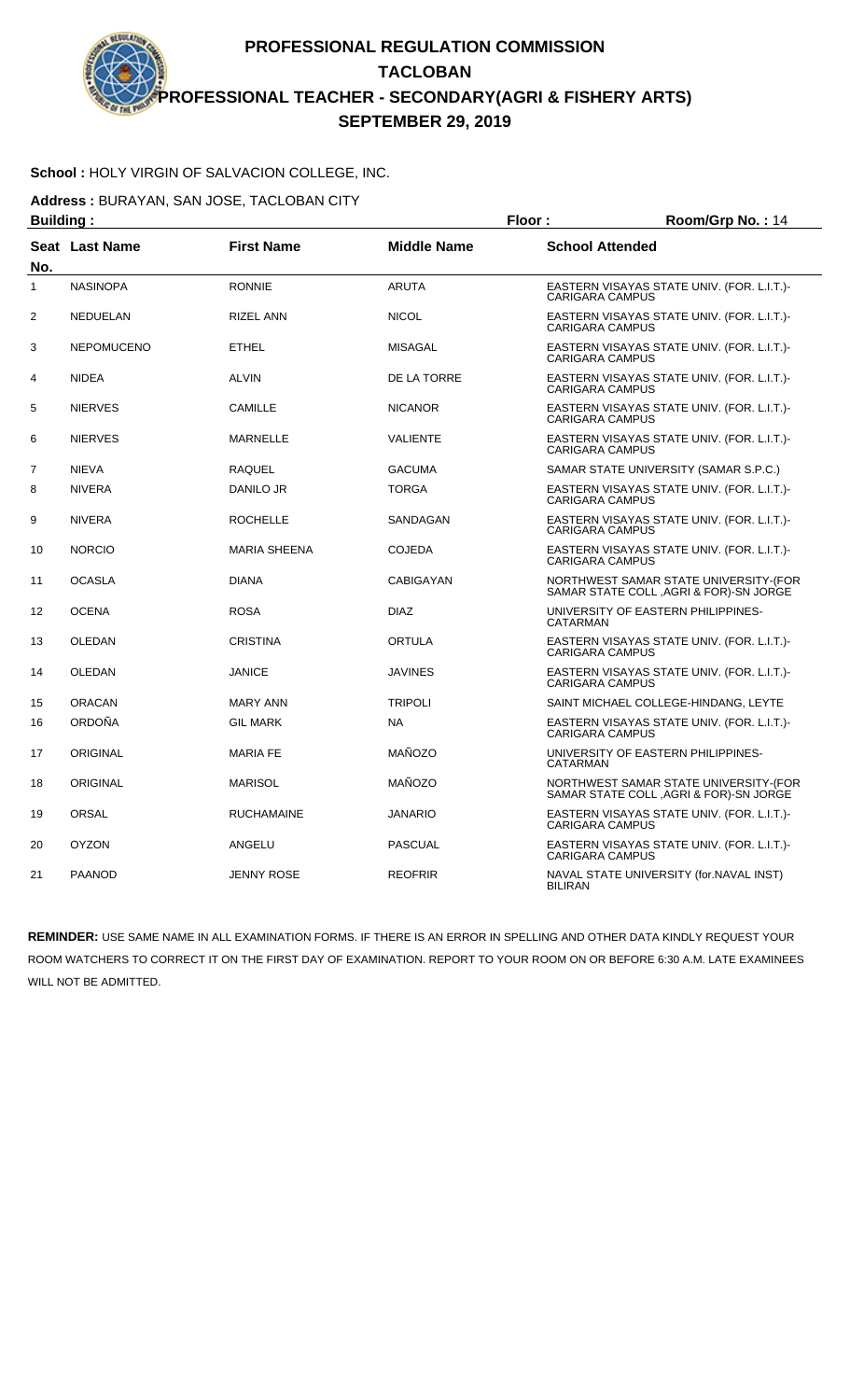#### **School :** HOLY VIRGIN OF SALVACION COLLEGE, INC.

**Address :** BURAYAN, SAN JOSE, TACLOBAN CITY

| <b>Building:</b> |                   |                    | Floor:             | Room/Grp No.: 15                                                                |
|------------------|-------------------|--------------------|--------------------|---------------------------------------------------------------------------------|
| No.              | Seat Last Name    | <b>First Name</b>  | <b>Middle Name</b> | <b>School Attended</b>                                                          |
| $\mathbf{1}$     | <b>PABLO</b>      | <b>MELVEN</b>      | <b>MARGALLO</b>    | EASTERN VISAYAS STATE UNIV. (FOR. L.I.T.)-<br><b>CARIGARA CAMPUS</b>            |
| $\overline{2}$   | <b>PACETES</b>    | <b>JENEVIEVE</b>   | <b>BALTAR</b>      | EASTERN VISAYAS STATE UNIV. (FOR. L.I.T.)-<br><b>CARIGARA CAMPUS</b>            |
| 3                | <b>PACHECO</b>    | <b>MARIA PERLA</b> | <b>ANTONI</b>      | VISAYAS STATE UNIVERSITY(FOR VISCA,LSU) -<br>ALANG-ALANG CAMPUS                 |
| $\overline{4}$   | <b>PADUAL</b>     | <b>JEFFREY</b>     |                    | EASTERN SAMAR STATE UNIVERSITY-BORONGAN                                         |
| 5                | <b>PAJARILLA</b>  | <b>MYRNA</b>       | <b>VALLES</b>      | UNIVERSITY OF EASTERN PHILIPPINES-<br>CATARMAN                                  |
| 6                | <b>PALCONIT</b>   | NIÑA DULCE         | PECOLERA           | EASTERN VISAYAS STATE UNIV. (FOR. L.I.T.)-<br>CARIGARA CAMPUS                   |
| $\overline{7}$   | <b>PALLOMINA</b>  | <b>MARY JANE</b>   | <b>SANTISO</b>     | VISAYAS STATE UNIVERSITY (FOR VISCA, LSU) -<br>ALANG-ALANG CAMPUS               |
| 8                | <b>PALOMA</b>     | <b>JUNALYN</b>     | <b>MENDOZA</b>     | <b>MAASIN CITY COLLEGE</b>                                                      |
| 9                | <b>PANIS</b>      | <b>MARYGEN</b>     | <b>RAQUEL</b>      | EASTERN VISAYAS STATE UNIV. (FOR. L.I.T.)-<br><b>CARIGARA CAMPUS</b>            |
| 10               | <b>PASTORITES</b> | MARICEL            | <b>CABER</b>       | NORTHWEST SAMAR STATE UNIVERSITY-(FOR<br>SAMAR STATE COLL, AGRI & FOR)-SN JORGE |
| 11               | PECOLERA          | <b>REYNARD</b>     | <b>TADULAN</b>     | EASTERN VISAYAS STATE UNIV. (FOR. L.I.T.)-<br><b>CARIGARA CAMPUS</b>            |
| 12               | <b>PEDROZA</b>    | <b>JASMIN</b>      | <b>COMING</b>      | BOHOL NORTHERN STAR COLLEGE                                                     |
| 13               | <b>PELICANO</b>   | <b>IMELDA</b>      | <b>HERBOLARIO</b>  | NORTHWEST SAMAR STATE UNIVERSITY-(FOR<br>SAMAR STATE COLL, AGRI & FOR)-SN JORGE |
| 14               | <b>PELIPEL</b>    | <b>BENJO</b>       | <b>BENAIRES</b>    | EASTERN VISAYAS STATE UNIV. (FOR. L.I.T.)-<br><b>CARIGARA CAMPUS</b>            |
| 15               | PEÑALOSA          | GARRY              | <b>ABOYME</b>      | VISAYAS STATE UNIVERSITY (for.VISCA,LSU.)-<br><b>BAYBAY</b>                     |
| 16               | <b>PENING</b>     | <b>MARY GRACE</b>  | <b>ESTRADA</b>     | EASTERN VISAYAS STATE UNIV. (FOR. L.I.T.)-<br><b>CARIGARA CAMPUS</b>            |
| 17               | <b>PEPINAS</b>    | <b>REGINE</b>      | VILLANUEVA         | EASTERN VISAYAS STATE UNIV. (FOR. L.I.T.)-<br><b>CARIGARA CAMPUS</b>            |
| 18               | <b>PERUDA</b>     | <b>GEMMA GEM</b>   | <b>CIRERA</b>      | CARIGARA SCHOOL OF FISHERIES                                                    |
| 19               | <b>PETALLANA</b>  | <b>JULIUS</b>      | <b>GLEMA</b>       | EASTERN VISAYAS STATE UNIV. (FOR. L.I.T.)-<br>CARIGARA CAMPUS                   |
| 20               | <b>PETALLANA</b>  | MA. LUZ            | <b>LIGUTAN</b>     | EASTERN VISAYAS STATE UNIV. (FOR. L.I.T.)-<br>CARIGARA CAMPUS                   |
| 21               | <b>PIAD</b>       | <b>JUVIE</b>       | <b>BRAZIL</b>      | EASTERN VISAYAS STATE UNIV. (FOR. L.I.T.)-<br><b>CARIGARA CAMPUS</b>            |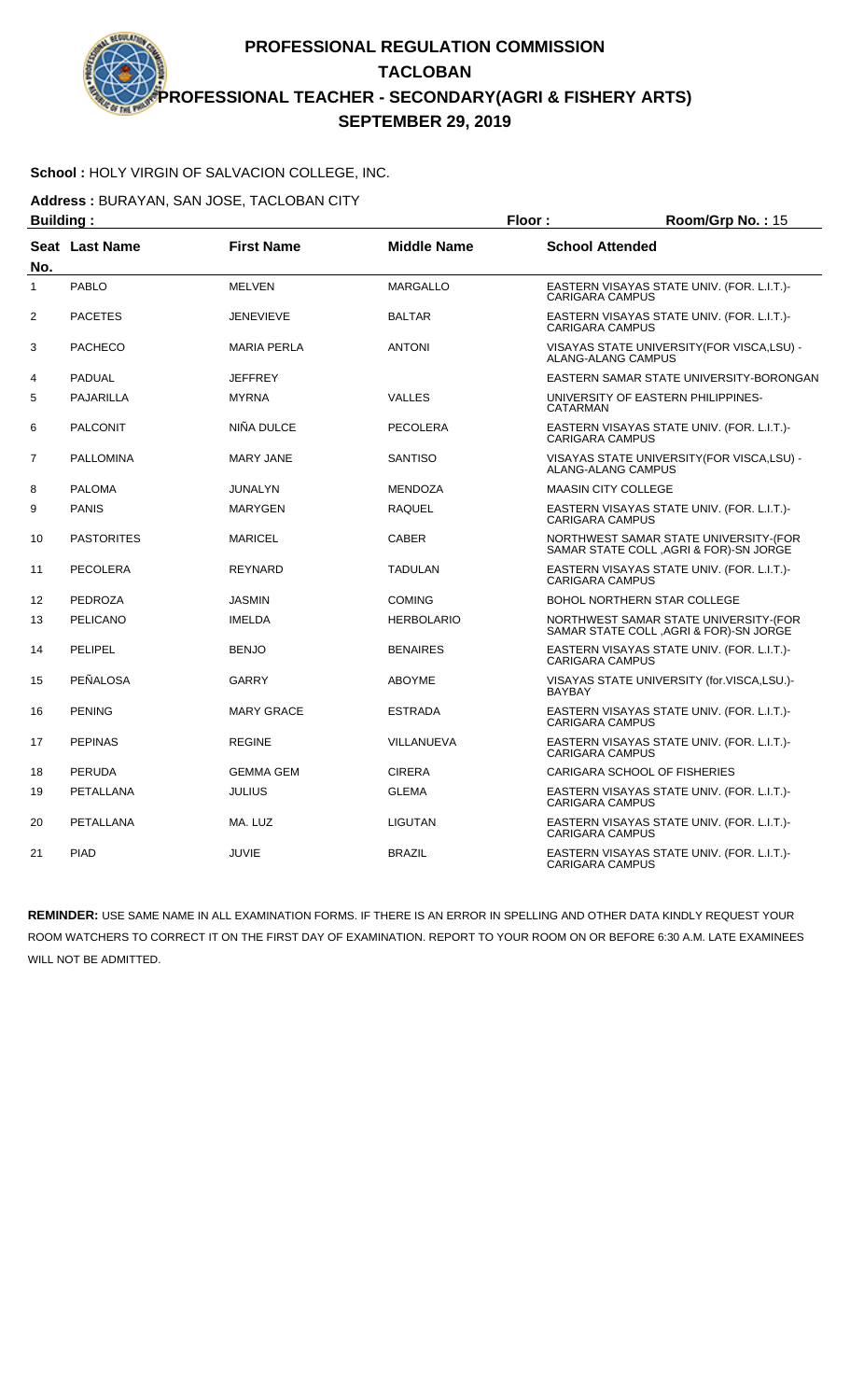### **School :** HOLY VIRGIN OF SALVACION COLLEGE, INC.

**Address :** BURAYAN, SAN JOSE, TACLOBAN CITY

| <b>Building:</b> |                   |                   | Floor:             | Room/Grp No.: 16                                                     |
|------------------|-------------------|-------------------|--------------------|----------------------------------------------------------------------|
| No.              | Seat Last Name    | <b>First Name</b> | <b>Middle Name</b> | <b>School Attended</b>                                               |
| $\mathbf{1}$     | <b>PIANO</b>      | <b>JONIL</b>      | <b>NIGAD</b>       | EASTERN VISAYAS STATE UNIV. (FOR. L.I.T.)-<br><b>CARIGARA CAMPUS</b> |
| 2                | <b>PICAO</b>      | <b>RENA</b>       | <b>NEAR</b>        | EASTERN VISAYAS STATE UNIV. (FOR. L.I.T.)-<br><b>CARIGARA CAMPUS</b> |
| 3                | <b>PIRANTE</b>    | <b>JESSA</b>      | <b>ALA</b>         | EASTERN VISAYAS STATE UNIV. (FOR. L.I.T.)-<br><b>CARIGARA CAMPUS</b> |
| 4                | <b>PLANILLO</b>   | <b>NORIEL</b>     | <b>BALAIS</b>      | EASTERN VISAYAS STATE UNIV. (FOR. L.I.T.)-<br><b>CARIGARA CAMPUS</b> |
| 5                | <b>POMARCA</b>    | <b>MARICEL</b>    | <b>TAFALLA</b>     | SAMAR STATE UNIVERSITY (SAMAR S.P.C.)                                |
| 6                | <b>PONFERRADA</b> | <b>AUREA</b>      | <b>BODO</b>        | EASTERN VISAYAS STATE UNIV. (FOR. L.I.T.)-<br><b>CARIGARA CAMPUS</b> |
| $\overline{7}$   | <b>PORE</b>       | <b>RACKIE</b>     | <b>ALECHA</b>      | EASTERN VISAYAS STATE UNIV. (FOR. L.I.T.)-<br><b>CARIGARA CAMPUS</b> |
| 8                | <b>PORTEZA</b>    | <b>MARIA FE</b>   | LEGUARDA           | EASTERN SAMAR STATE UNIVERSITY-CAN-AVID<br><b>CAMPUS</b>             |
| 9                | <b>PORTILES</b>   | <b>GENEROSE</b>   | <b>SERATUBIAS</b>  | UNIVERSITY OF EASTERN PHILIPPINES-<br><b>CATARMAN</b>                |
| 10               | QUIDLAT           | <b>HENRY</b>      | <b>AGNOTE</b>      | EASTERN VISAYAS STATE UNIV. (FOR. L.I.T.)-<br><b>CARIGARA CAMPUS</b> |
| 11               | QUIROZ            | <b>JAYA MARIE</b> | DE JUAN            | EASTERN VISAYAS STATE UNIV. (FOR. L.I.T.)-<br><b>CARIGARA CAMPUS</b> |
| 12               | RAÑIN             | <b>SHIELA</b>     | <b>DARANTINAO</b>  | EASTERN VISAYAS STATE UNIV. (FOR. L.I.T.)-<br><b>CARIGARA CAMPUS</b> |
| 13               | <b>RAQUEL</b>     | <b>MARIO</b>      | <b>MABAG</b>       | VISAYAS STATE UNIVERSITY (for.VISCA,LSU.)-<br><b>BAYBAY</b>          |
| 14               | <b>REDILLA</b>    | <b>REYNALYN</b>   | <b>DAANG</b>       | EASTERN VISAYAS STATE UNIV. (FOR. L.I.T.)-<br><b>CARIGARA CAMPUS</b> |
| 15               | <b>REGERO</b>     | LEAH              | <b>CABUDOC</b>     | EASTERN VISAYAS STATE UNIV. (FOR. L.I.T.)-<br><b>BURAUEN CAMPUS</b>  |
| 16               | <b>REMITERA</b>   | JUNAMEL           | <b>PARCO</b>       | NAVAL STATE UNIVERSITY (for.NAVAL INST)<br><b>BILIRAN</b>            |
| 17               | <b>RENOMERON</b>  | <b>RENANTE</b>    | <b>ARCA</b>        | EASTERN VISAYAS STATE UNIV. (FOR. L.I.T.)-<br><b>BURAUEN CAMPUS</b>  |
| 18               | <b>REQUIJA</b>    | <b>MONICA</b>     |                    | EASTERN VISAYAS STATE UNIV. (FOR. L.I.T.)-<br><b>CARIGARA CAMPUS</b> |
| 19               | <b>RESQUICIO</b>  | <b>LINDSY</b>     | <b>DINGCOL</b>     | EASTERN VISAYAS STATE UNIV. (FOR. L.I.T.)-<br><b>CARIGARA CAMPUS</b> |
| 20               | <b>RETORBAR</b>   | <b>ROSS ANN</b>   | <b>DURAN</b>       | NAVAL STATE UNIVERSITY (for.NAVAL INST)<br><b>BILIRAN</b>            |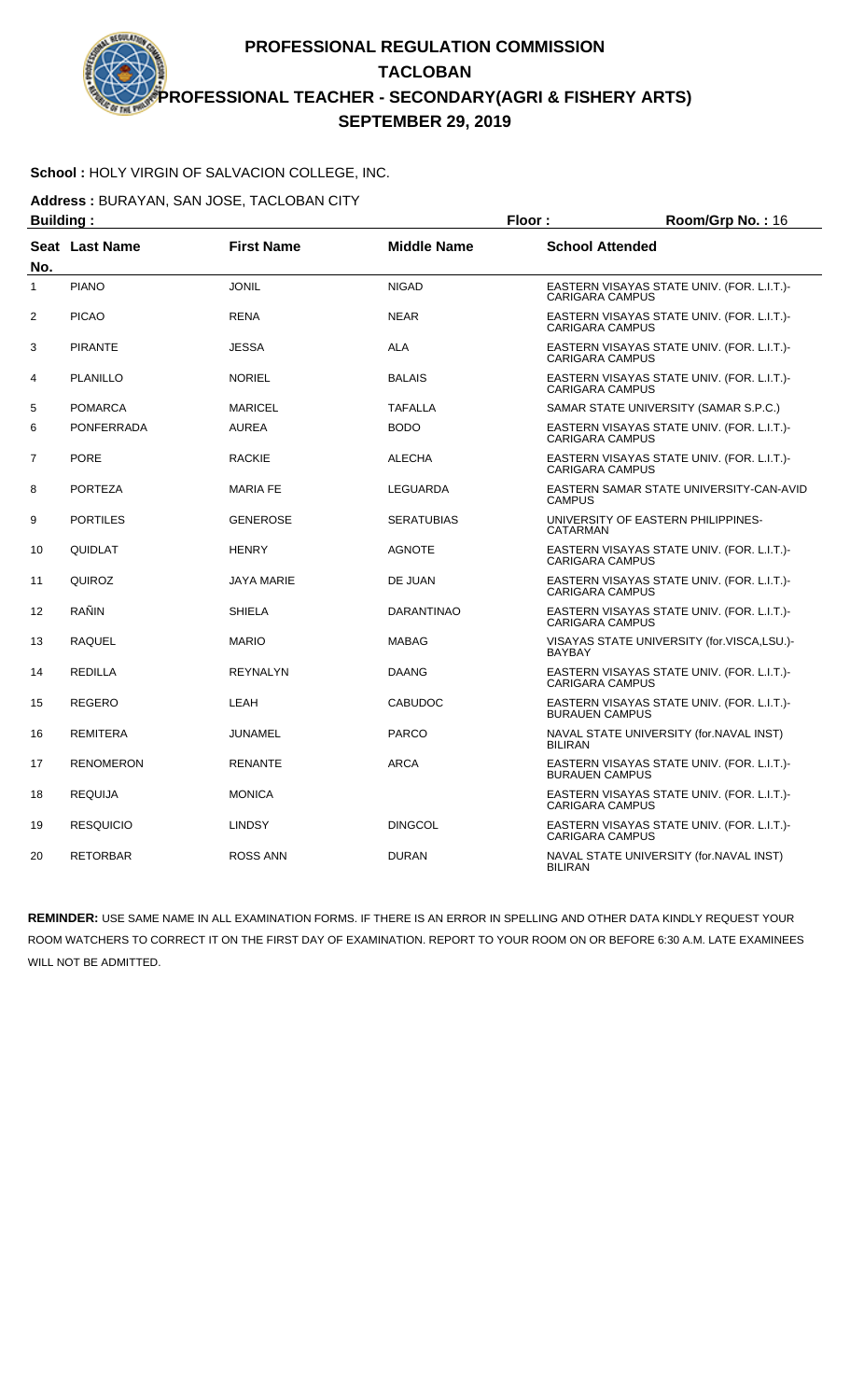### **School :** HOLY VIRGIN OF SALVACION COLLEGE, INC.

**Address :** BURAYAN, SAN JOSE, TACLOBAN CITY

| <b>Building:</b> |                  |                      |                    | Floor:                 | Room/Grp No.: 17                            |
|------------------|------------------|----------------------|--------------------|------------------------|---------------------------------------------|
| No.              | Seat Last Name   | <b>First Name</b>    | <b>Middle Name</b> | <b>School Attended</b> |                                             |
| $\mathbf{1}$     | <b>REYES</b>     | <b>GIELICAFAE</b>    | <b>MACALALAG</b>   | <b>CARIGARA CAMPUS</b> | EASTERN VISAYAS STATE UNIV. (FOR. L.I.T.)-  |
| 2                | <b>REYES</b>     | <b>ROMMEL</b>        | <b>BACHA</b>       | <b>CARIGARA CAMPUS</b> | EASTERN VISAYAS STATE UNIV. (FOR. L.I.T.)-  |
| 3                | <b>ROCHA</b>     | ALBERT JAY           | <b>ILUMBA</b>      | <b>CARIGARA CAMPUS</b> | EASTERN VISAYAS STATE UNIV. (FOR. L.I.T.)-  |
| 4                | <b>RONDINA</b>   | <b>CHASTINE</b>      | <b>LOWATON</b>     | <b>CARIGARA CAMPUS</b> | EASTERN VISAYAS STATE UNIV. (FOR. L.I.T.)-  |
| 5                | <b>ROSANDIÑO</b> | ROSANNA MAE          |                    | <b>CARIGARA CAMPUS</b> | EASTERN VISAYAS STATE UNIV. (FOR. L.I.T.)-  |
| 6                | <b>SABELA</b>    | JAY-ANN              | <b>MORADOS</b>     | <b>CARIGARA CAMPUS</b> | EASTERN VISAYAS STATE UNIV. (FOR. L.I.T.)-  |
| $\overline{7}$   | <b>SALENTES</b>  | <b>RONALYN</b>       | <b>BASILAN</b>     |                        | SAMAR STATE UNIVERSITY (SAMAR S.P.C.)       |
| 8                | <b>SALINO</b>    | <b>DESIREE</b>       | <b>NATUEL</b>      | <b>CARIGARA CAMPUS</b> | EASTERN VISAYAS STATE UNIV. (FOR. L.I.T.)-  |
| 9                | <b>SALVACION</b> | <b>RODALYN</b>       | <b>ROSOS</b>       | <b>CARIGARA CAMPUS</b> | EASTERN VISAYAS STATE UNIV. (FOR. L.I.T.)-  |
| 10               | <b>SAMANTE</b>   | <b>RECHEL</b>        | <b>RABO</b>        | CARIGARA CAMPUS        | EASTERN VISAYAS STATE UNIV. (FOR. L.I.T.)-  |
| 11               | <b>SARCILLA</b>  | KC JOY               | <b>MAKABENTA</b>   | <b>CARIGARA CAMPUS</b> | EASTERN VISAYAS STATE UNIV. (FOR. L.I.T.)-  |
| 12               | <b>SORIMA</b>    | <b>NIDA</b>          | <b>DAPUNAN</b>     | <b>CARIGARA CAMPUS</b> | EASTERN VISAYAS STATE UNIV. (FOR. L.I.T.)-  |
| 13               | SORIO            | <b>JEDITH</b>        | <b>CABALIZA</b>    |                        | SAMAR STATE UNIVERSITY (SAMAR S.P.C.)       |
| 14               | <b>TABADA</b>    | <b>CHRISTIAN</b>     | <b>PEREZ</b>       | <b>CARIGARA CAMPUS</b> | EASTERN VISAYAS STATE UNIV. (FOR. L.I.T.)-  |
| 15               | <b>TABADA</b>    | <b>CHRISTINE MAE</b> | <b>PEREZ</b>       | <b>CARIGARA CAMPUS</b> | EASTERN VISAYAS STATE UNIV. (FOR. L.I.T.)-  |
| 16               | TABERARA         | <b>JERIKA</b>        | <b>RUÑA</b>        | <b>CARIGARA CAMPUS</b> | EASTERN VISAYAS STATE UNIV. (FOR. L.I.T.)-  |
| 17               | <b>TAGANA</b>    | <b>JESSICA</b>       | <b>DIEZ</b>        |                        | SAMAR STATE UNIVERSITY (SAMAR S.P.C.)       |
| 18               | <b>TAMAYO</b>    | <b>JOVY</b>          | <b>ANICETO</b>     | <b>CARIGARA CAMPUS</b> | EASTERN VISAYAS STATE UNIV. (FOR. L.I.T.)-  |
| 19               | <b>TAMPOL</b>    | <b>RHEA</b>          | <b>SERQUIÑA</b>    | <b>CARIGARA CAMPUS</b> | EASTERN VISAYAS STATE UNIV. (FOR. L.I.T.)-  |
| 20               | <b>TAMPOS</b>    | <b>MARK LEDEN</b>    | <b>GORUN</b>       | <b>ISABEL CAMPUS</b>   | VISAYAS STATE UNIVERSITY (FOR VISCA, LSU) - |